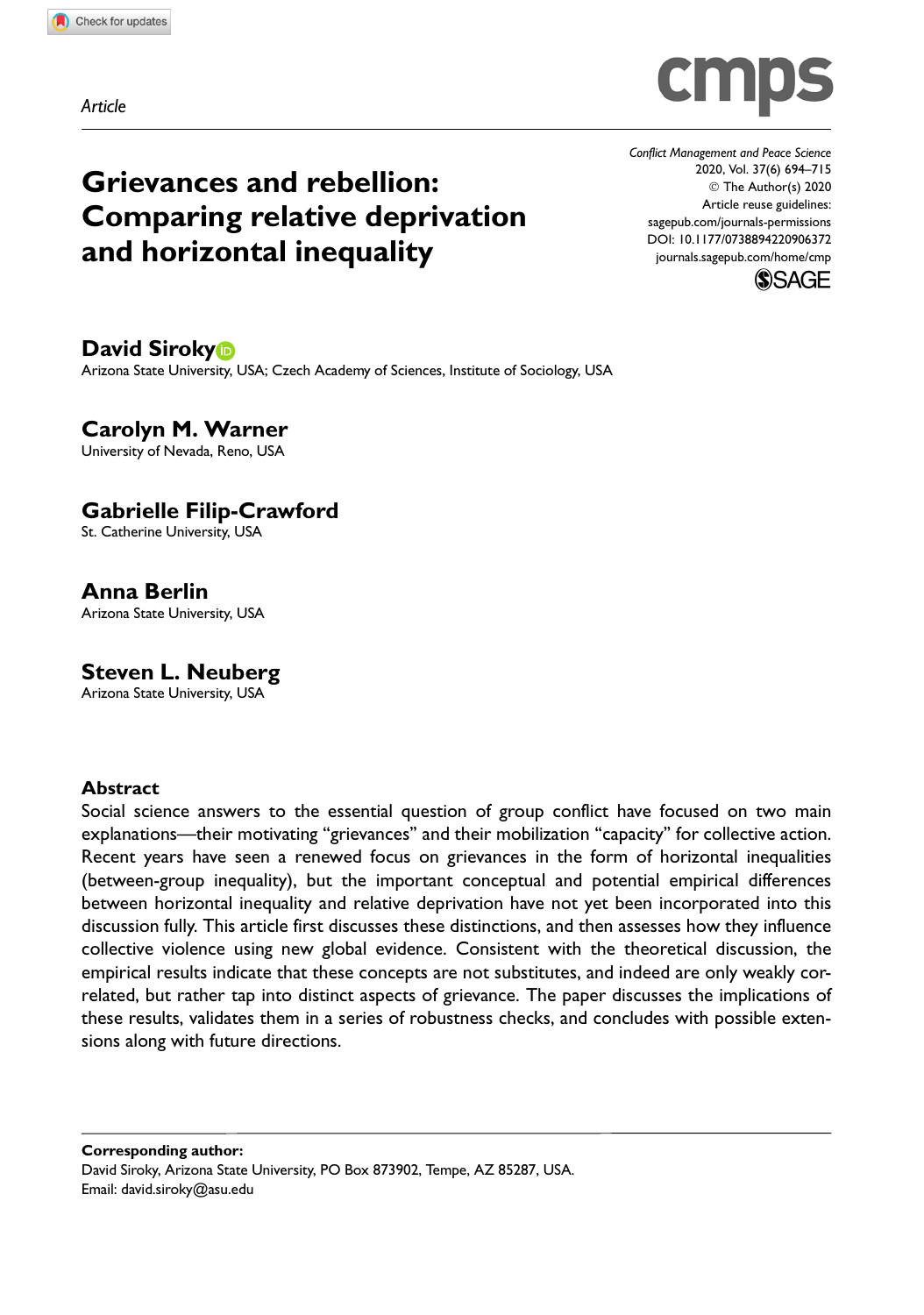#### Keywords

Grievance, horizontal inequality, mobilization, rebellion, relative deprivation

Why do groups rebel? Social scientists have offered various answers to this question, but most explanations can be classified into one of two broad perspectives—one focused on motives or grievances and the other on capacities or opportunities. Each has advanced our understanding of group conflict in important ways, but they are also both woefully incomplete on their own. Opportunities and motives are both necessary conditions, as has long been established by scholars of international conflict (Starr, 1978). An increasing number of articles suggest that this is true also at the level of intrastate conflict (Lindstrom and Moore, 1995; Gurr and Moore, 1998; Østby et al., 2011; Basedau and Pierskalla, 2014; Kuhn and Weidmann, 2015; Morelli and Rohner, 2015; Siroky and Cuffe, 2015).

''Grievances'' have occupied a privileged position among the motives for groups to rebel, but scholars have recently focused almost exclusively on how grievances stem from the group's horizontal economic and political inequality (Buhaug et al., 2014) or from political exclusion (Wimmer, 2002). As a result, it has been less often appreciated that grievances may also derive from less- or even non-material sources, such as negative social–psychological comparisons that result in the perception of relative deprivation (Bustikova, 2020; Davies, 1962; Gurr, 1970; Hechter et al., 2016; Hewitt, 1981; Horowitz, 1985; Peterson, 2002; Østby, 2013; Regan and Norton, 2005). This article theorizes, distinguishes and measures both material and nonmaterial sources of grievance—that is, horizontal inequality and relative deprivation—and how they potentially interact with opportunities in a unified framework to explain conflict. Using new global group-level data, this model is assessed, and then its implications and limitations are discussed.

In addition to clarifying the difference between material and psychological forms of grievances, this article shows how these forms of grievance interact with a group's opportunity for collective action, which we call its ''relative mobilization capacity'', and conceive of as the group's ability to acquire resources in order to mobilize people toward accomplishing the group's goals (McAdam, 1982; McCarthy and Zald, 1977, 2001; Skocpol, 1979; Tilly, 1978). According to this supply-side perspective, the key lies in factors that make rebellion feasible, such as sufficient resources for leaders to offer selective incentives (Buhaug, 2010; Butler and Gates, 2009; Regan and Norton, 2005), a large pool of fighters (Dube and Vargas, 2013), low opportunity costs for rebellion (Besley and Persson, 2011; Collier and Hoeffler, 2004; Collier et al., 2009; Miguel et al., 2004), low state capacity (Besley and Persson, 2009; Migdal, 1988), natural resource and ethnic group concentration (Morrelli and Rohner, 2015), dense forests (Siroky and Dzutsev, 2015) and mountainous terrain (Fearon and Laitin, 2003).

An increasing number of studies recognize the important interactions that bridge these two perspectives, which we also articulate and assess in this article. For instance, Østby et al. (2011) examine scarcity and grievances, while Basedau and Pierskalla (2014) look at the interaction of resources and political inequalities on civil war in Africa, both highlighting the interaction of demand and supply side factors. Kuhn and Weidmann (2015) also examine how different types of inequalities affect both an ethnic group's willingness and opportunity to fight, which is very much in the same spirit. Using novel, global data, we build on these approaches. We advance the literature by explicitly assessing the interaction of a group's perception of relative deprivation and its relative mobilization capacity in leading the group to be engaged in violent conflict.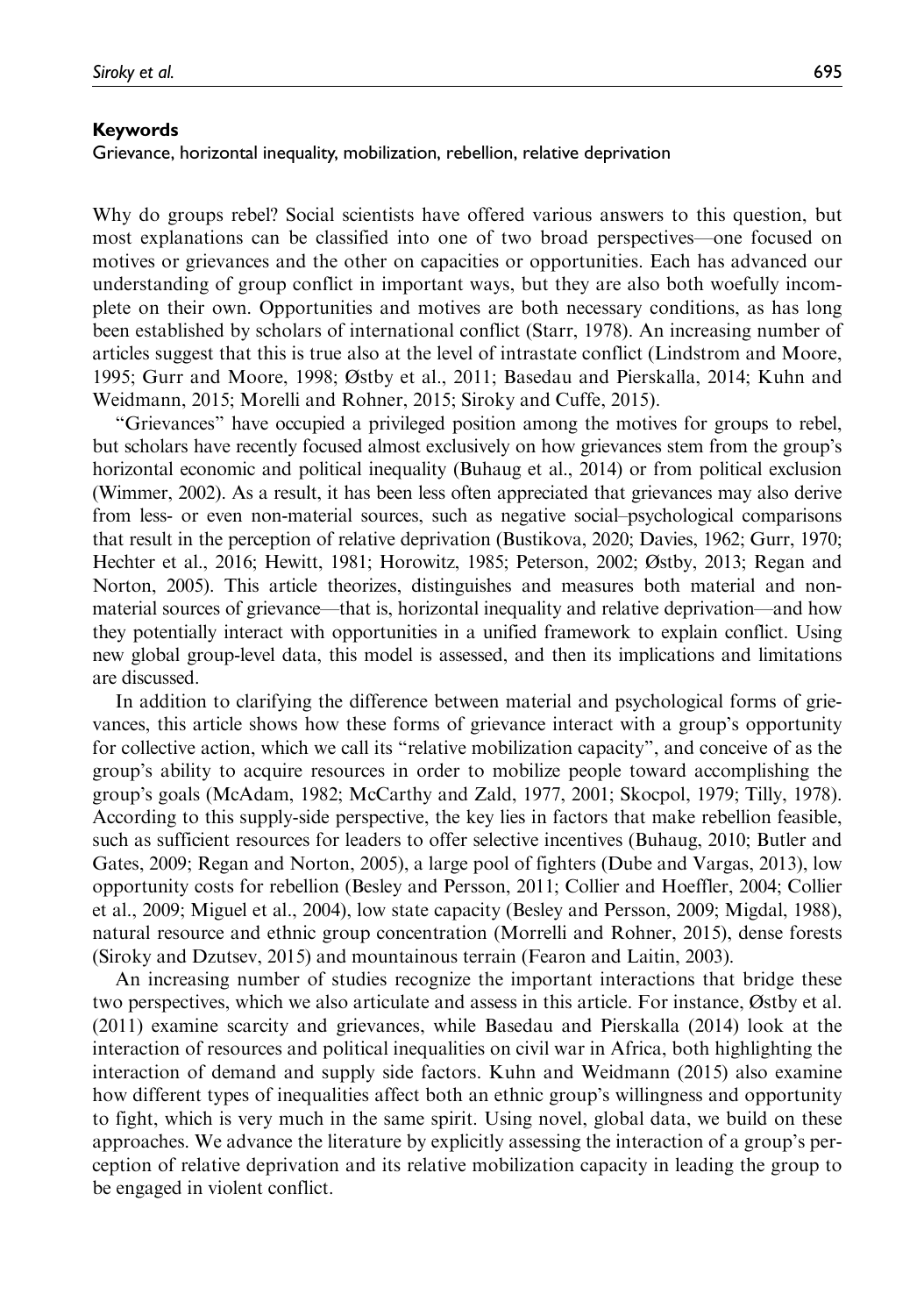Too often in the past, these perspectives have talked past each other. Mobilization capacity approaches, for instance, often noted that grievances are too widespread and static to account for variable collective action, $<sup>1</sup>$  and therefore concentrate on who has (or who lacks)</sup> the resource capacity for mobilization. Similarly, grievance-based approaches have often observed that many rebellious groups are quite resource-poor, which suggests that a large amount of resource mobilization capacity may be secondary to the group's grievances that motivate contentious collective action. Both sides seem to recognize, however, that group conflict is most likely when a group has both grievances to motivate it and the mobilization capacity for collective action. To move forward, it is therefore important to unpack what is meant by grievance, and under which configurations it interacts with capacity to produce conflict.

Our focus here is to reexamine the conceptual and empirical distinction between ''relative deprivation'' and ''horizontal inequalities'', which have been frequently conflated and treated as exchangeable manifestations of ''grievances'', and to offer an initial test of the differential effects, both on their own and in interaction with relative capacity. The extent of ''horizontal inequality'' is typically based on objective economic differences between groups and the country mean. Lichbach (1989) called the emphasis on horizontal inequality the "economic inequality– political conflict'' (EI–PC) nexus. Cederman et al. (2013) have further theorized and estimated this relationship across many groups and countries using new data, and provided strong evidence that on average horizontal inequality increases the probability of civil conflict.<sup>2</sup>

In contrast, the social psychology literature more often thinks of ''grievances'' in terms of ''relative deprivation'', which is premised on perceptions rather than on objective indicators, and has relied almost exclusively on experimental studies. Relative deprivation emphasizes group frustration owing to a gap between what the group has relative to what it feels it deserves—not necessarily to what others have. Studies of relative deprivation do not assume that it automatically stems from horizontal inequality—in fact, the original studies of relative deprivation were designed precisely to tease out key aspects of this distinction. To better understand what each concept adds to our understanding of group conflict, there is first of all a need to provide a separate assessment of them. To the best of our knowledge, this study may be the first cross-national analysis to measure and evaluate the role of relative deprivation explicitly on a global scale, at the level of dyadic groups, and thus to assess potential empirical differences between the effects of horizontal inequality and relative deprivation on conflict.

Using a new global dataset that offers explicit measures of the key concepts across a large number of directed dyads in about 100 countries across the world, we find that "grievances" in the form of relative deprivation increase the probability that groups engage in conflict, and to a lesser extent in the form of horizontal inequality, and that relative deprivation and relative mobilization capacity display a strong interactive effect on group conflict. The paper concludes by discussing several possible threats to inference and presents a variety of robustness checks. The final section addresses limitations of this study, and some potentially promising directions for future research.

# Grievances as horizontal inequality and relative deprivation

Whereas ''poetry is about grief,'' noted Robert Frost, ''politics is about grievance.'' The role of grievances in stimulating group conflict has been central in many of the pioneering studies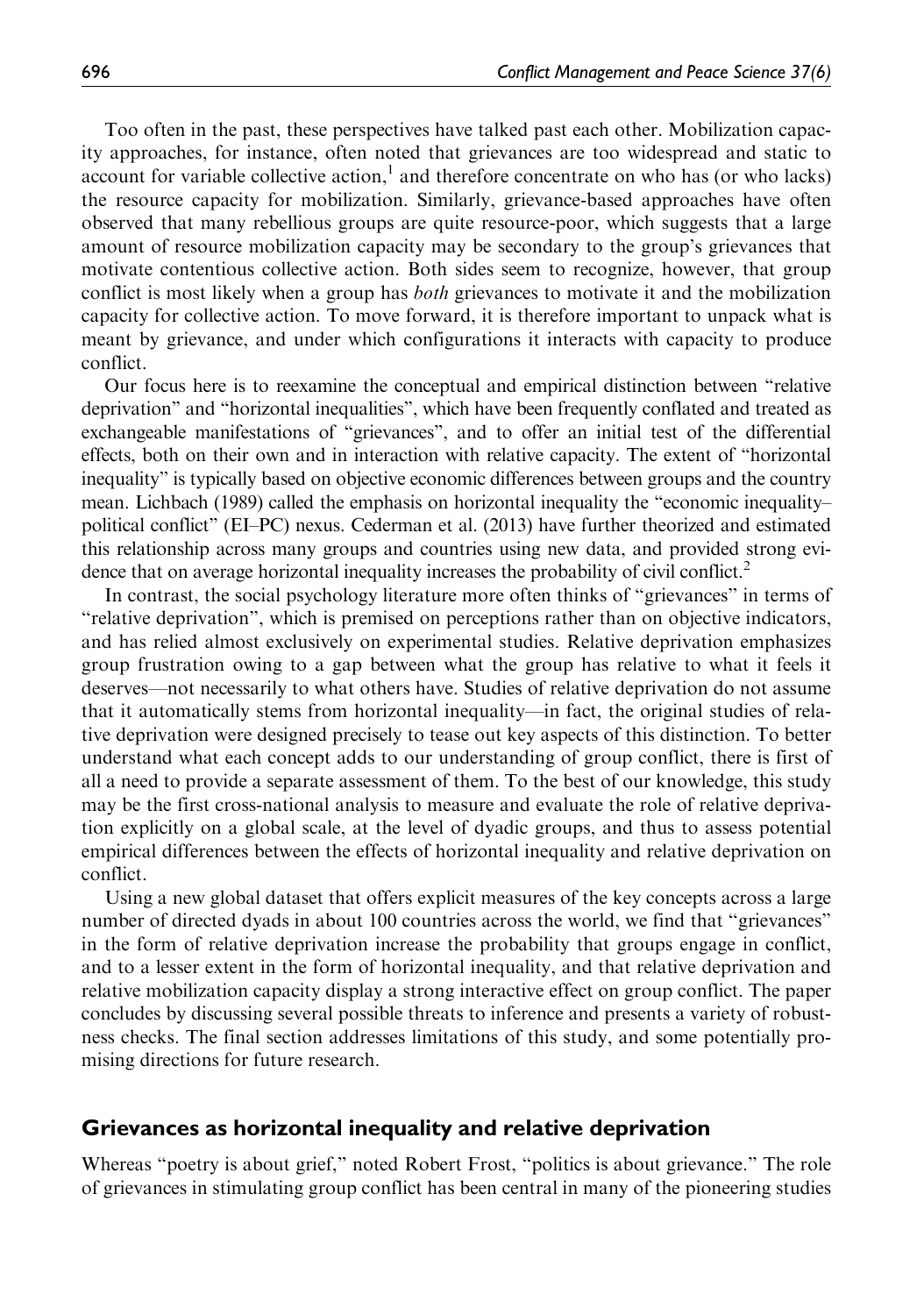of group conflict (Davies, 1962; Gurr, 1970; Hechter, 1975; Horowitz, 1985; Petersen, 2002). While other scholars have discounted grievance-type arguments, arguing that grievances are too pervasive to explain rare events like group conflicts (e.g. Collier and Hoeffler, 2004; Fearon and Laitin, 2003; McCarthy and Zald, 2001; Tilly, 1978), a new wave of scholarship has pushed back, focusing on ''horizontal inequalities'' between groups as the preferred indicator of grievance. This work demonstrates that greater horizontal inequalities increase the likelihood of group conflict. Evidence has come both from case studies (Murshed and Gates, 2005; Must and Rustad, 2019; Simmons, 2014; Stewart, 2008) and from analyses based on large samples (Buhaug et al., 2014; Bustikova, 2014; Cederman et al., 2011; Østby, 2008; Sambanis and Milanovic, 2014; Siroky and Hale, 2017).

However, an important distinction has been blurred between the original focus on relative deprivation to capture grievances (e.g. Gurr, 1970) and the new wave's focus on material horizontal inequality. Relative deprivation occurs when there is a *perception* that one's group lacks a desired status (relative to a specific comparison or ''reference'' group). In some cases, relative deprivation may reflect objective economic differences, but it need not in all cases. For psychological reasons, low-resource groups may not always perceive their situation as unjust. Similarly, high-resource groups may feel relatively deprived, even though *objectively* they would be described as well off. If their reference group has a much higher status, a welloff group may still feel relatively deprived (Barbalet, 1992; Crosby, 1976; Merton, 1938; Runciman, 1966; Walker and Smith, 2002).

Relative deprivation is inherently social and relational, since people ''must not only perceive difference, but they must also regard these differences as unfair and resent them'' (Pettigrew, 2002: 368). Individuals and groups do not blame themselves for not having what they want and feel entitled to (Crosby, 1976: 90). Instead, they isolate ''a particular villain . to whom blame for the in-group's disadvantaged position can be attributed'' (Guasti and Bustikova, 2019; Rauschenbach et al., 2015). Feeling relatively deprived can foster strong feelings of frustration, resentment, and grievance (Pettigrew, 2002: 361; Smith et al., 2012: 204). As a result, the group's *perception* of relative deprivation vis-à-vis a particular group (Kus et al., 2014) may sometimes be *more* important than the group's objective economic condition vis-a`-vis another group, or compared with the country as a whole (Must and Rustad, 2019).

The concept of horizontal inequalities is different from relative deprivation in crucial respects. The most important is that horizontal inequalities are largely material, whereas relative deprivation is primarily psychological. Yet most scholars provide a story that links material inequalities (such as uneven income or land distribution across groups) to emotionally charged feelings of relative deprivation. Relative deprivation, in turn, provides a motive to engage in conflict because of in-group and out-group comparisons (Buhaug et al., 2014; Cederman, et al., 2011: 481; Horowitz, 1985; Turner, 1981). It is noteworthy that relative deprivation has been proxied using materialist measures because the concept was developed precisely because objective measures were deemed inadequate and misleading.

The sociological study by Samuel A. Stouffer et al., The American Soldier (1949), was arguably the first major study to use the concept of relative deprivation. Facing the odd finding that objectively better-off groups of soldiers often expressed less satisfaction and felt more deprived than worse-off groups of soldiers, Stouffer et al. invoked relative deprivation theory to explain the soldier's satisfaction or deprivation as a function of how his situation was perceived relative to the group with which he compared himself and not his objective situation (Hyman, 1942; Merton, 1938; Merton and Kitt, 1950). This study formalized the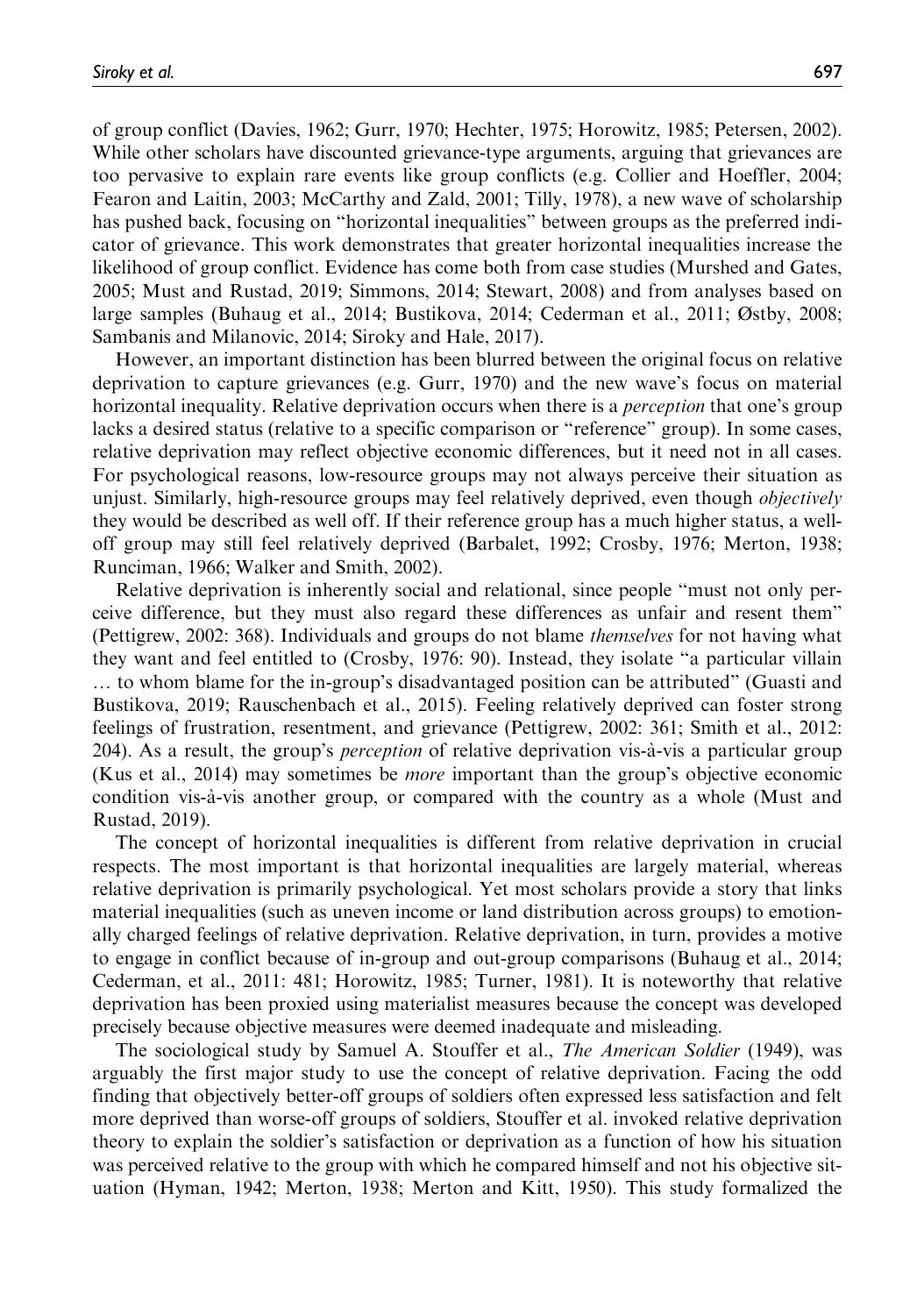term relative deprivation for social scientific research, and has served as the basis of extensive subsequent theorizing, particularly in social psychology.

Stewart (2012) argues that a key difference between horizontal inequality and relative deprivation is that the former expects both those below and those above the mean to engage more in conflict, whereas relative deprivation theory is only linear and never quadratic (curvilinear). However, the earliest study we know in modern social science on this subject (Stouffer et al., 1949) investigated the concept and developed it precisely because it was often those (in the military) who were better off that felt most relatively deprived. The main distinction, on this count, is that horizontal inequality is structural and largely material, whereas relative deprivation is psychological.

This emphasis on the role of emotionally charged social comparisons in the formation of relative deprivation has long been echoed in social psychological work (Barbalet, 1992; Crosby, 1976; Merton, 1938; Runciman, 1966; Smith et al., 2012; Walker and Smith, 2002) and earlier research in political science (Davies, 1962; Gurr, 1970: 36–58; Horowitz, 1985: 181–184). Relative deprivation occurs when there is a perception that one's group lacks desired economic, social, or political goods compared with another group. Relative deprivation may, but need not, reflect the objective differences. Low-resource groups do not always perceive their situation as unjust, and high-resource groups may feel relatively deprived. Thus, even a group that objectively would be described as well off or at economic parity with another group could feel relatively deprived.

Highlighting results from the social psychology literature, Walker and Smith (2002: 2) write, "the ways that people interpret grievance—central to relative deprivation—are now recognized as essential to a full understanding of social movement participation.'' The essence of the concept is social and relational: people ''must not only perceive difference, but they must also regard these differences as unfair and resent them'' (Pettigrew, 2002: 368). More important than the group's objective condition is therefore its perception of relative deprivation (Kus et al., 2014). As Must and Rustad (2019: 500) state, "[s]tructural inequalities need to be perceived to be unfair . in order to spark mobilization''.

Even Gurr (1970) in his seminal political science work on the relative deprivation–conflict nexus described relative deprivation as the gap between ''expectations and achievements'', and argued emphatically that this gap is both conceptually *and* empirically distinct from economic inequality.<sup>3</sup> The link between relative deprivation and conflict, as Gurr noted (1970: 210), is that groups perceiving themselves as relatively deprived—regardless of how poor they actually are—"believe that they stand a chance of relieving some of their discontent through violence'' (Corning, 2000; Foster and Matheson, 1995; Smith et al., 2008, 2012). He predicted that the larger this relative deprivation gap, not the larger the economic inequality, the greater the chances of political violence.<sup>4</sup>

Gurr probably did more than anyone else to advance the notion of relative deprivation in political science, and to propose examining the gap between expectations and achievements as a contributing factor to ethno-nationalist rebellion. Although the arguments he proposed made intuitive sense and appealed to many scholars, the quantitative empirical evidence was only modestly supportive (Brush, 1996; Moore and Gurr, 1998). For Gurr, relative deprivation existed where there was a gap between objectively measured expectations and achievements. The larger this gap (the degree of relative deprivation), the greater the chances of political violence (Gurr, 1970). Using public opinion polls from 13 countries on how people compared their past, present, and future position with their ideal life, he found a modest correlation between this measure of relative deprivation and political conflict at the country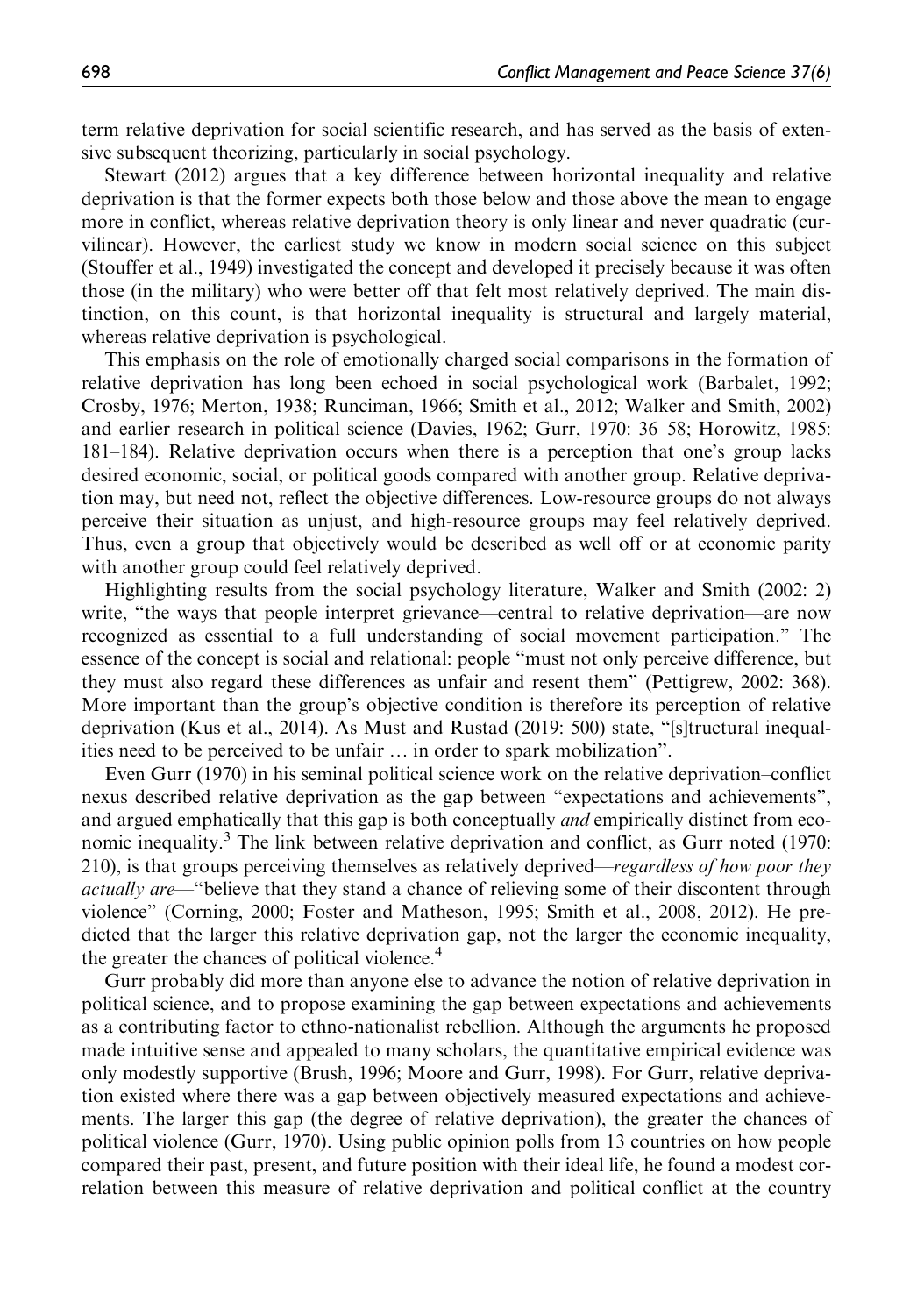level. We suggest that this may be due to limitations on how relative deprivation has been measured in large-N studies, and also due to the failure to consider the interaction theory proposed here.

The Minorities at Risk project expanded on Gurr's early efforts and collected group-level indicators, such as relative regional GDP, education, and regional autonomy (Moore and Gurr, 1998). The Ethnic Power Relations project (Cederman et al., 2010) has also relied on similar types of indicators to construct measures of horizontal inequalities (relative GDP per capita of the group/region to the country mean) and access to political power. $\delta$  Although we agree that horizontal inequalities, political exclusion, lost autonomy, ethnic or religious dominance, population pressure, and the like may lead to a perception of relative deprivation, as these models typically assume, we argue that the translation is not automatic. Relative deprivation is a psychological state—a perception—that filters the material world and interprets inequality (Corning, 2000; Foster and Matheson, 1995; Smith et al., 2008, 2012). Political scientists have mostly relied on materialist proxies, however. Lacking direct measures and clear reference categories (Theurkauf, 2010, 117), scholars working with grievance-type explanations remain unable to properly test the causal mechanisms most often stipulated. We take suggestions from earlier research seriously that relative deprivation needs to be measured directly, and not just among individuals but at the level of groups in order to understand group-based conflicts (Østby, 2013). Furthermore, owing to the failure to explicitly model relative deprivation in interaction with resource mobilization, as proposed here, the results have often been inconsistent. The data we utilize overcome these problems to some extent and allow us to assess relative deprivation directly and test its ability (alone and in interaction with mobilization capacity) to predict the likelihood of collective violence.

The early literature reminds us that the translation from material inequality between groups to relative deprivation is not automatic—and it is arguably important to reemphasize this distinction moving forward, both theoretically and empirically. The literature on horizontal inequality has tended to either equate it with relative deprivation or to posit that the causal mechanism by which horizontal inequality becomes a grievance is relative. Both of these versions are unsatisfactory, and disaggregated measures of both are needed to sort out these claims.

The most widely use measure of horizontal inequalities comes from the Ethnic Power Relations project (EPR; Cederman et al., 2010), which measures the group's GDP per capita relative to the country mean (GDP per capita).<sup>6</sup> The idea is that poorer groups (and to a lesser extent, richer groups), engage in more conflict, via the presumed mechanism of relative deprivation. Moreover, the specific group with which horizontal inequality is compared, which is an essential component of relative deprivation theory, is the country mean (rather than another group). This suffices to capture relatively ''poor groups'' and ''rich groups'', but not to overcome the essential reference group problem, which is critical because the poor do not always feel relatively deprived and the rich sometimes do. A crucial component of the theory is the ''reference group problem'', which refers to the comparison group, and is necessarily obscured when the national average income is used as the implicit reference group. Both relative deprivation and horizontal inequality should therefore be measured visa-vis a *particular* group, as in the subsequent data analysis. This is precisely what relative deprivation theory was meant to address, and why it should not be conflated with horizontal inequality.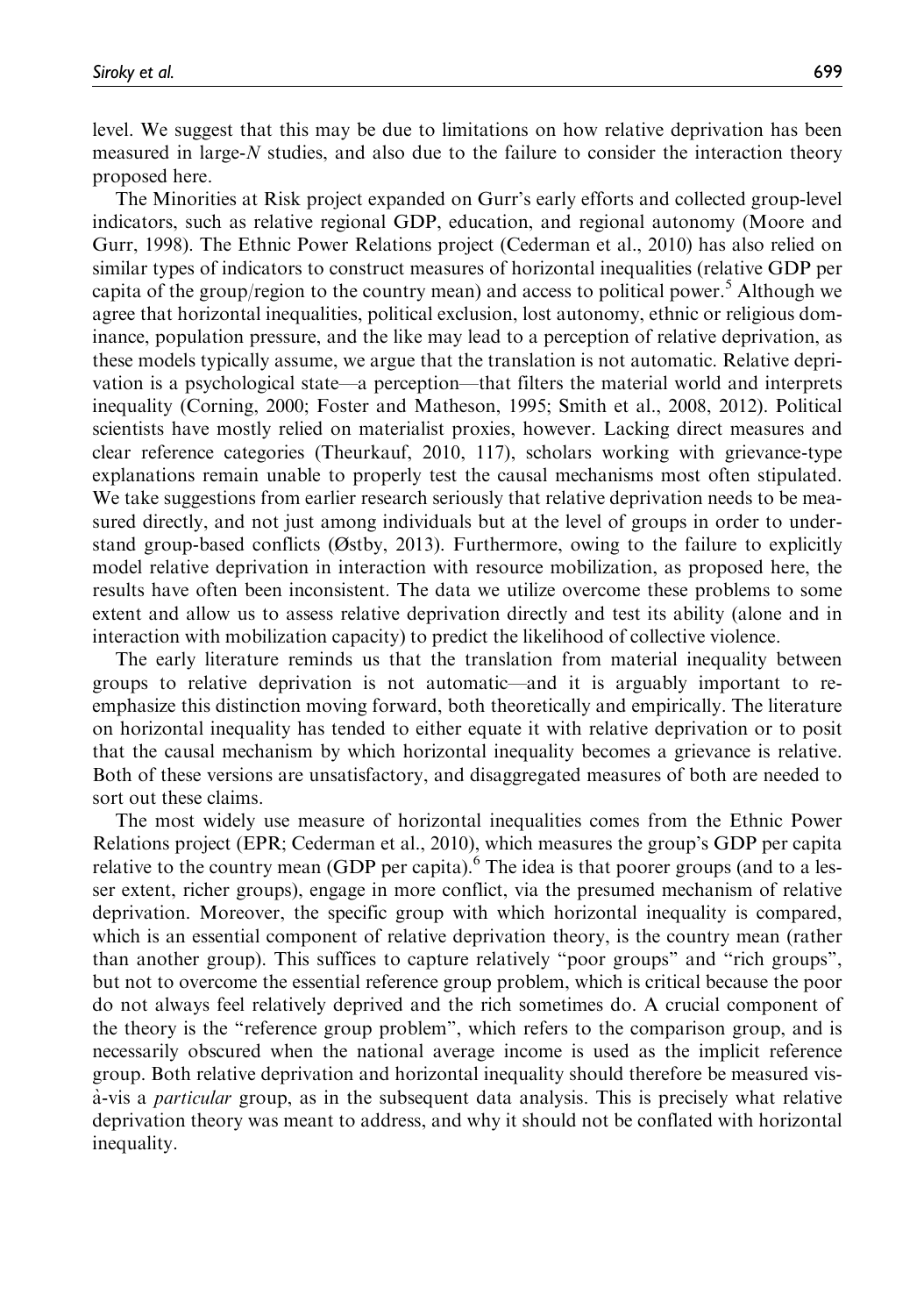The proposed conflict model posits that relative deprivation (and separately horizontal inequalities) interacts with relative mobilization capacity. In other words, groups with sufficient mobilization capacity to engage their potential opponent in conflict, but which lack "grievances" vis-à-vis that group, are *not* likely to engage in conflict very often because they lack the motive. Similarly, groups that harbor grievances but lack sufficient mobilization capacity will also not engage in much conflict for they are unable to muster what is needed to mobilize. Rather, the effect of grievances is enhanced when the group also has an advantage in mobilization capacity over the rival group, and the effect of a mobilization capacity is magnified when the group harbors significant grievances, both with respect to a particular group. Earlier studies have pointed to the importance of the framing of grievances, leading members of a group to perceive their situation as unfair, and have shown that grievances have a role in civil unrest, independent of actual levels of inequality (Must and Rustad, 2019). We build on this, both theoretically and empirically, by arguing and showing that it is when perceived grievances are combined with mobilization capacity that violent conflict is more likely to materialize.

This captures the motivation and opportunity conflict model, which recognizes the importance of both mobilization capacity and grievances (conceived of here as both relative deprivation and horizontal inequality), and suggests that mobilization capacity and relative deprivation/horizontal inequality provide a mutually reinforcing mechanism that jointly generates more conflict than either does alone or additively. Some groups are unable to do anything about their grievances—for instance, one recent study found that very disadvantaged groups often refrained from collective action, anticipating repression from powerful governments and stronger rivals that could effectively crush weak movements (Lacine, 2014). Just as the effect of grievances is diminished in the absence of the capacity for collective action, so too a group's mobilization capacity lacks clear behavioral implications when there is no apparent motive for conflict. These motives have often been bundled under the heading of ''grievances'', but it is important to recognize that there are at least two distinct sources of grievance, one more and the other less material in nature, and that these afford different ways of understanding the effect of grievances on conflict. To clarify the distinction between horizontal inequality and relative deprivation, and to examine these conjectures empirically, we turn to a group-level dataset developed in the context of an interdisciplinary National Science Foundation grant called the Global Group Relations Project (GGRP) and described fully in *Psychological Science* (Neuberg et al., 2014).<sup>7</sup>

# Data, design and methodology

A major advantage of the dataset (Neuberg et al., 2014) utilized in the analysis here is that it offers indicators of all of the relevant concepts consistently at the group and dyad levels namely: relative deprivation, horizontal inequality, mobilization capacity, and dyadic conflict—thereby enabling a fairly direct test of the paper's primary hypotheses. Since these data have not yet been utilized in political science, we briefly introduce the data as it relates to our analysis. The unit of analysis is the directed dyad (two groups). The sampling of groups spanned five continents and the roughly 100 countries in the sample encompass approximately 80% of the world's population. However, it is important to fully acknowledge that, since only one dyad is (randomly) selected per country, the actual proportion of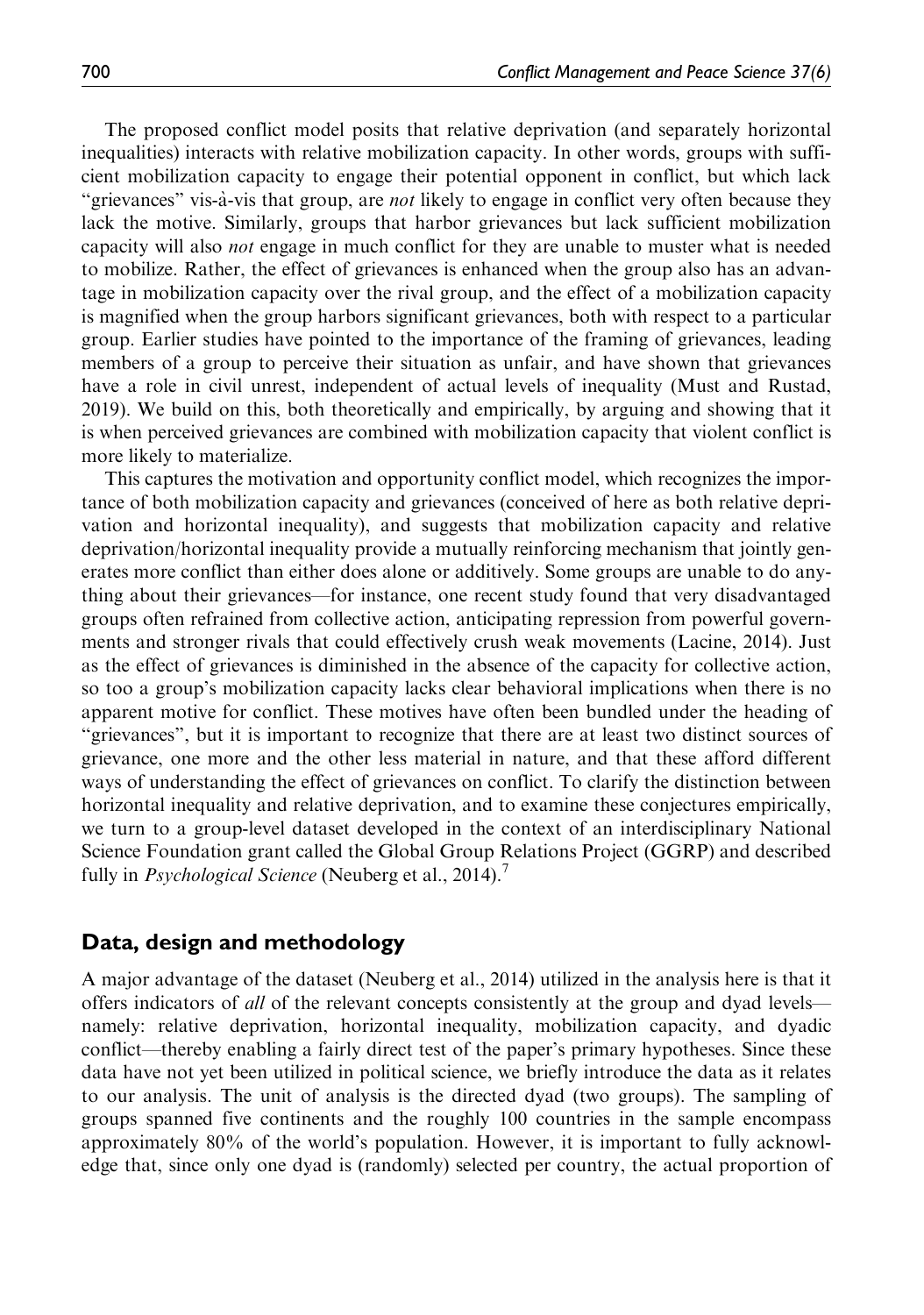the world's population that is included in the final sample (the percentage of the world's population) is significantly less than  $80\%$ .<sup>8</sup>

Employing the list of United Nations member states (as of January, 2008), simple random sampling was used to select 75 dyads.<sup>9</sup> However, because conflict is a relatively rare event relative to its potential—a purely random sampling of groups would be unlikely to generate sufficient variation on conflict (and potentially on its predictors) to effectively test hypotheses about relationships among these constructs with sufficient statistical power. In addition to the random sampling of 75 dyads, the data collection strategy therefore also employed an over-sampling procedure to ensure an adequate amount of conflict to test these hypotheses by selecting 25 a priori dyads with significant recent or ongoing conflict, for a total of 100 distinct dyads across 100 countries. Approximately 70% of the 25 a priori cases included target groups engaged at the time in moderate or high levels of collective violence, compared with 21% of the dyads (within the 75 randomly sampled sites) that were engaged in moderate or high levels of collective violence. The final dataset therefore has a more class-balanced outcome to predict—with a total of 33% of the dyads involved in moderate to high levels of conflict. $10$ 

The data collection effort ran for six months, and relied on hundreds of scholars, building upon the logic of similar indices that are widely used in the social sciences, e.g. WGI (World Governance Indicators), EPR, Polity and Freedom House (e.g. Benoit and Laver, 2006; Bueno de Mesquita and Feng, 1997; Cederman et al., 2010; Hooghe et al., 2010; Marshall et al., 2010), the BTI (Bertelsmann's Transformation Index), CHES (Chapel Hill Expert Survey), and others.<sup>11</sup> Expert-generated indices, especially those directly informed by a large number of experts with deep knowledge of the cases, can provide a level of intellectual rigor, disciplinary judgment and methodological sophistication that is hard to acquire from nonspecialists. In this way, expert surveys can produce data using deep area knowledge, across a wide range of cases. Some recent research has shown that data aggregated across experts yields more accurate predictions than observational data gathered by non-experts from English-language news sources (Lewis and Neiman, 2007; Hooghe et al., 2010; Glasgow et al., 2012).

The sampling procedure reflects the data's social psychological origins. It included a quota for six different types of group dyads: ethnic group vs. ethnic group, religious group vs. secular group, religious group vs. religious group, state vs. ethnic group, state vs. religious group and state vs. state.<sup>12</sup> This merits a brief discussion, since it departs from what is typical in political science, which believes that it draws a sharp line between inter- and intra-state conflict, and between types of conflicts, say ethnic conflict vs religious conflict. However, in reality, many datasets cross these boundaries without stating so explicitly, since the groups included are ethno-linguistic groups on the one hand, while other groups in the same dataset are defined by their religion. The earliest quantitative studies of studies of conflict (e.g. Richardson, 1960) did not see such sharp lines and viewed differences as a simple question of magnitude along a continuum.<sup>13</sup> While there is a tendency to treat social groups "separately" in an ever more fine-grained fashion—separatist groups as distinct from ethnic groups as such, ethnic groups distinctly from religious groups, etc.—the assumption is that the *pro*cesses underlying different types of inter-group relations are qualitatively distinct, so they should not be pooled together.

The aim of the GGRP project that collected the original data was to detect factors that potentially shape fundamental aspects of group processes and dynamics shared by interdependent groups of various sorts (Neuberg et al., 2014). This practice of seeking to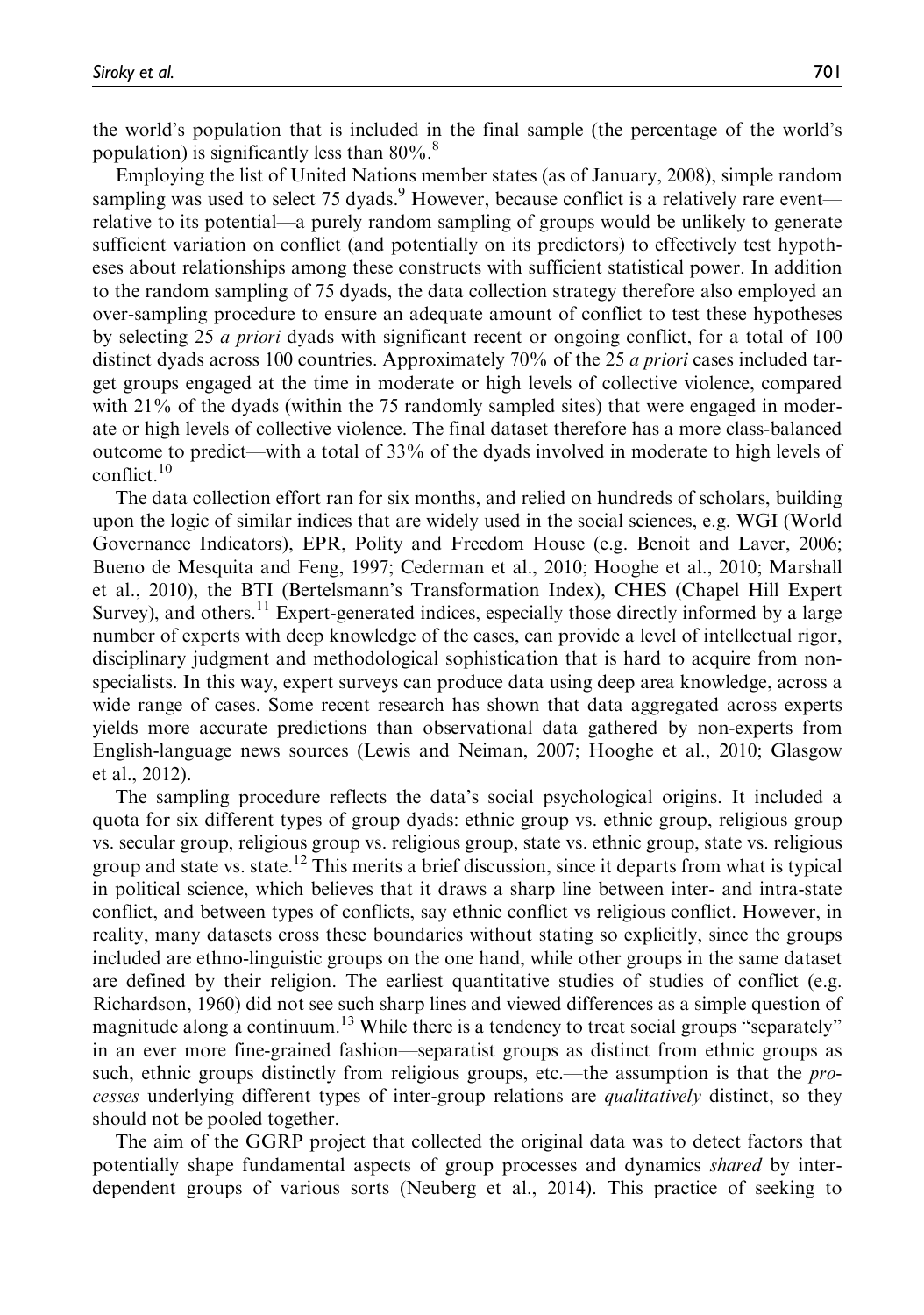understand more ''universal'' or general influences has a long tradition in psychology and the natural sciences, which assume the presence of some fundamental commonalities of human sociality even across its many diverse manifestations. In terms of how such a practice may influence our inferences, the heterogeneity of group type within the GGRP data lends itself to more conservative hypothesis testing, for if the theorized factors and processes do in fact operate differently across dyad types, as analyzing them separately implies, this makes it more difficult for researchers to detect signals in the data. Thus, any signals that do emerge should be treated with *greater* confidence, with respect to both their strength (because they emerged, despite the countervailing force of heterogeneity) and their broad applicability across a large variety of the world's group types. We therefore assess these dyads jointly in the main analysis, but also conduct sub-group analyses to assuage concerns about the effects of pooling and show that the results are indeed consistent across the sub-types.<sup>14</sup>

Now we can turn to the measurement of the key predictors: relative deprivation, horizontal inequality, relative mobilization capacity and dyadic conflict.

# Relative deprivation

Expert informants were asked, for each group, ''To what extent do [Group A(B) Members] view themselves as having been unfairly deprived of resources and favorable outcomes, relative to [the Group B(A) Members]?'' Responses were indicated on a nine-point scale where higher numbers indicated that a group felt deprived relative to the other group. This is a group-level variable.<sup>15</sup> Note that the relative deprivation score has embedded within it information that implies whether the other group is a relevant comparison group. This is because high relative deprivation scores imply both that the other group is relevant for comparison and that the focal group sees itself is being deprived relative to that group. As a comparison, we also considered an alternative operationalization of "grievances" in the form of the less psychological and more materialist horizontal inequality.

# Horizontal inequality

Expert informants were asked, ''To what extent do [Group A(B) Members], on average, actually lack access to sufficient food, water, and/or land?'' Responses were on a nine-point scale and higher scores indicated greater lack of resources. Horizontal inequality was operationalized by subtracting the resource access score from Group A from the resource access score from Group B. A positive score thus indicates that Group A has a greater access to resources (less lack of resources) than does Group B. Scores near zero indicate that the two groups have similar access to resources, and negative scores indicate that Group B has the greater access to resources.<sup>16</sup>

# Relative mobilization capacity

Although various approaches to measuring mobilization capacity have been proposed, most analyses rely on absolute structural indicators, either at the state level (low GDP, mountainous terrain, dense forestry, reliance on primary commodity exports) or at the group level (demographic and structural indicators).<sup>17</sup> However, mobilization capacity is inherently relational and therefore must be measured vis-a`-vis another group. Topographical features, the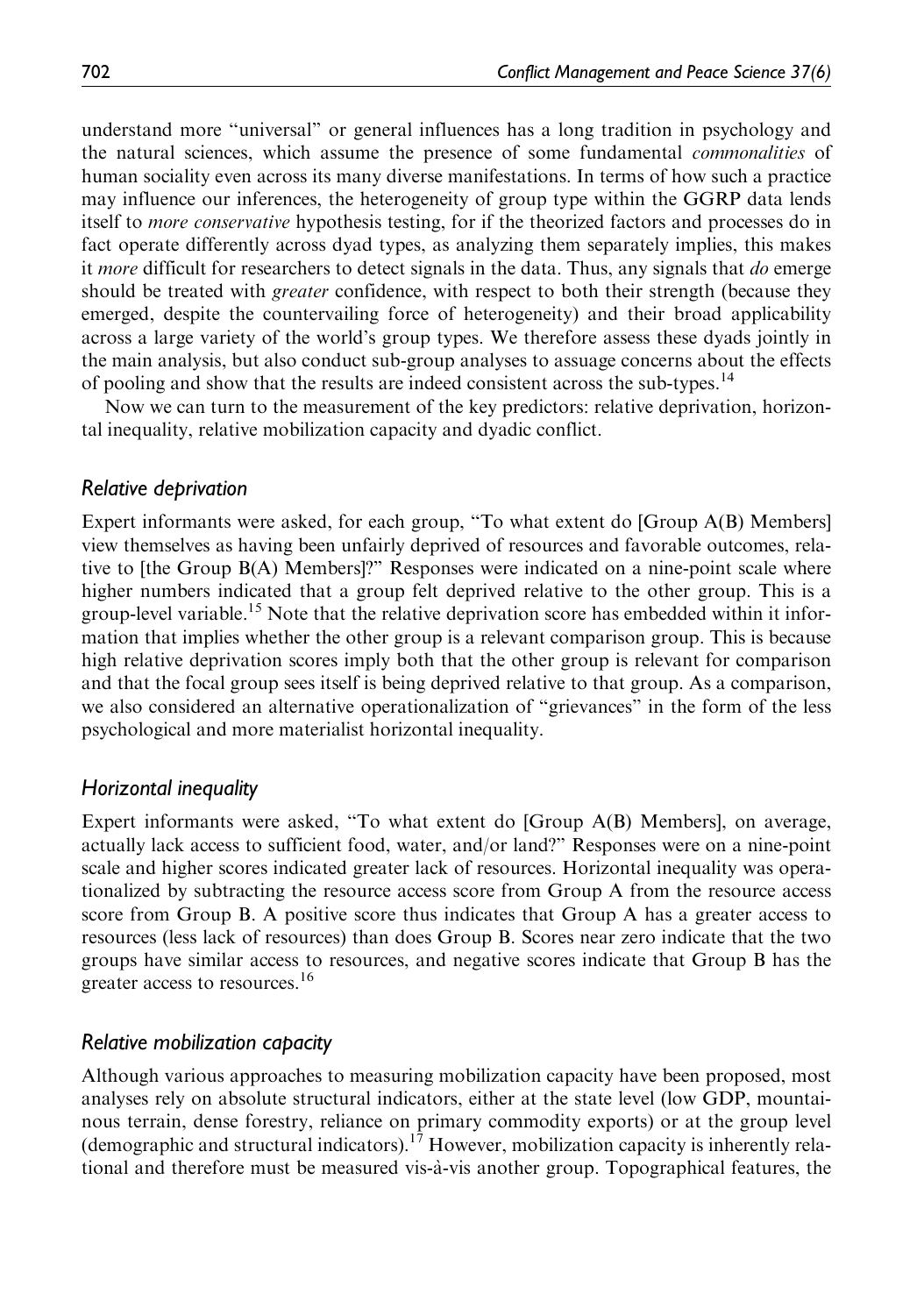existence of lootable resources or GDP per capita are crude proxies. Although more powerful groups may be better equipped for conflict, predicting their behavior requires also specifying their rival's mobilization capacity. Two groups with high or low absolute levels of resources may be deterred from engaging in a costly conflict, but deterrence often fails when the groups have asymmetric mobilization capacities. The point of a group's mobilization capacity is to provide an advantage over another group but knowing absolute mobilization capacity does not tell us whether it has any advantage over its rival because its rival's mobilization capacity is never specified. It is when one group has a greater *relative* capacity to mobilize, and a sense of *relative* deprivation, that group conflict often ensues, rather than simply because mobilization capacity or deprivation exist per se.<sup>18</sup> Moreover, relative mobilization capacity is largely indeterminate without knowing the extent to which the group is also relatively deprived. This is precisely why we propose and estimate a model in which relative deprivation and mobilization capacity explicitly interact within a unified framework.

To assess mobilization capacity, expert informants were asked for each group within a country, "To what extent is  $[Group A(B)]$ , as a collective, able to mobilize tangible resources (e.g. money, political influence, arms, people) when needed?'' Responses were on a nine-point scale and higher scores indicated greater absolute capacity to mobilize. Relative mobilization capacity was operationalized by subtracting the mobilization capacity score of Group B from the mobilization capacity score of Group A. A positive score thus indicates that Group A has a greater capacity to mobilize resources than does Group B, scores near zero indicate that the two groups have similar capacity, and negative scores indicate that Group B has the greater capacity to mobilize.

Dyadic group conflict. Expert informants were asked, for each group, ''To what extent do [Group A(B)Members] perpetrate violent acts of physical aggression against [the Group B(A)'s Members], such as riots or police/military actions?'' This group-level variable is a directed-dyad and was measured on a nine-point scale for both groups in the dyad. To understand how to interpret and use the scale, experts were provided with a sample of dyads included in the study, and were asked to think about these groups, or others with which they were more familiar, in order to provide a global reference for the response scale. In terms of UCDP battle death cut-offs, all of the conflicts with at least 25 battle deaths would be included in these data, probably at a level of 3 for a low-level UCDP conflict, and of course higher (for more violent conflicts). Experts would only code group conflict as a 9 for a massive ethnic cleansing campaign or similar large-scale armed conflict. The advantage is that a nine-point scale provides a uniform scale (not based on battle-deaths, which depend on population sizes, military technology, and other confounding factors) as well as offering experts significant range to code more and less intense conflicts, rather than binary indicators of conflict based on an arbitrary battle-death threshold.

Finally, there are some important modeling considerations. The model should account not only for covariation among predictors, which OLS could achieve, but also for multiple outcomes and covariation among them (i.e. to account for directed dyads).<sup>19</sup> Structural equation models (SEM) provide an elegant solution (e.g. Merrilees et al., 2013). If such covariation exists, SEM can detect it, account for it and produce unbiased parameter estimates.<sup>20</sup>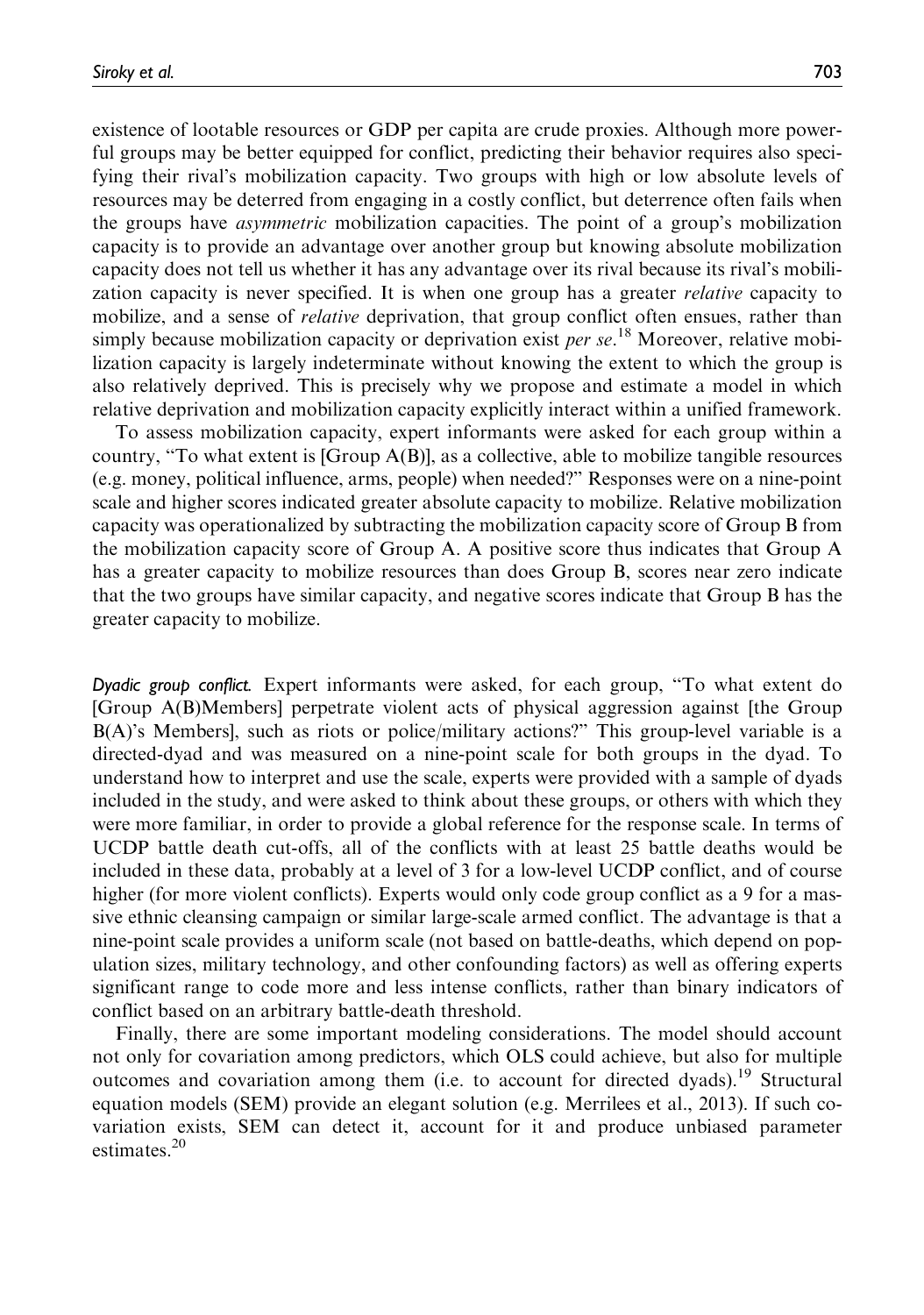# Empirical analysis

First, we note that horizontal inequality and relative deprivation were only weakly correlated  $(0.29)$  in this dataset,<sup>21</sup> indicating that the two constructs are empirically (and not only conceptually) distinct. Second, we report that the bivariate model with horizontal inequality predicting conflict is *not* consistent with the data ( $b = 0.068$ , *s.e.* = 0.044,  $p = 0.123$ , or in curvilinear form  $b = 0.023$ , s.e. = 0.020,  $p = 0.231$ .<sup>22</sup> In comparison, the simple bivariate relative deprivation model is consistent with the data:  $b = 0.174$ , s.e. = 0.041,  $p < 0.001$ . Most important, when we compare two models, one using horizontal inequality and another using relative deprivation, we do *not* find direct evidence that horizontal inequality predicts group conflict in the fully specified model that includes relative mobilization capacity. The model fit was adequate but was significantly worse (CFI =  $0.922$ ; RMSEA = 0.10) than the model fit for relative deprivation (CFI =  $0.972$ , RMSEA =  $0.060$ ).<sup>23</sup> An adequate fit is generally considered to be above 0.90, and the root mean squared error of the approximation (RMSEA) should be less than 0.10 for good models. To facilitate interpretation, all predictor variables were mean centered, so that each coefficient can be interpreted as the expected effect at the mean value of other predictors in the model (Aiken and West, 1991).

The full conflict model includes one of the two forms of grievance (horizontal inequality or relative deprivation) interacted with mobilization capacity. In Figure 1, where we examine the prediction for horizontal inequality (resource advantaged and resource disadvantaged groups) as a moderator of mobilization capacity (or vice versa), we see that there was a significant positive relationship between mobilization differential and that group's engagement in collective violence for resource advantaged groups ( $b = 0.276$  (s.e.  $= 0.076$ ),  $p < 0.001$ ), but not for disadvantaged groups ( $p > 0.2$ ). Another test is the comparison between this baseline model and one in which the paths are constrained to equal magnitude, but opposite sign, for the low- and high-resource groups. If the effect of mobilization capacity is moderated by horizontal inequality, then we would expect a significant nested model test comparing the chi square output of the baseline model with that of the constrained model. The nested model test, however, was only marginally significant  $\left[\chi^2(1) = 2.869, p < 0.090\right]$ , indicating that horizontal inequality does not moderate the effect of mobilization capacity on conflict, except for resource advantaged groups, and does not appear to have a strong direct effect itself on conflict.

We now compare this with the same specification with relative deprivation instead of horizontal inequality (Figure 2). This figure depicts how the likelihood of group conflict changes for varying levels of relative deprivation and relative resource mobilization capacity. It shows that relative deprivation and relative mobilization capacity mutually shape each other's effect on group conflict. As the group's relative mobilization capacity increases, groups that feel more relative deprivation are significantly more likely to engage in collective violence. Likewise, the effect of relative mobilization capacity is most pronounced in the presence of high levels of relative deprivation and least marked when relative deprivation is low. The model fit for the fully specified relative deprivation model (CFI =  $0.972$ , RMSEA = 0.060) offers a significant improvement over the fully specified horizontal inequality model (CFI =  $0.922$ ; RMSEA =  $0.10$ ). In sum, relative deprivation on its own and in interaction with relative mobilization capacity predicts inter-group conflict significantly better than does horizontal inequality.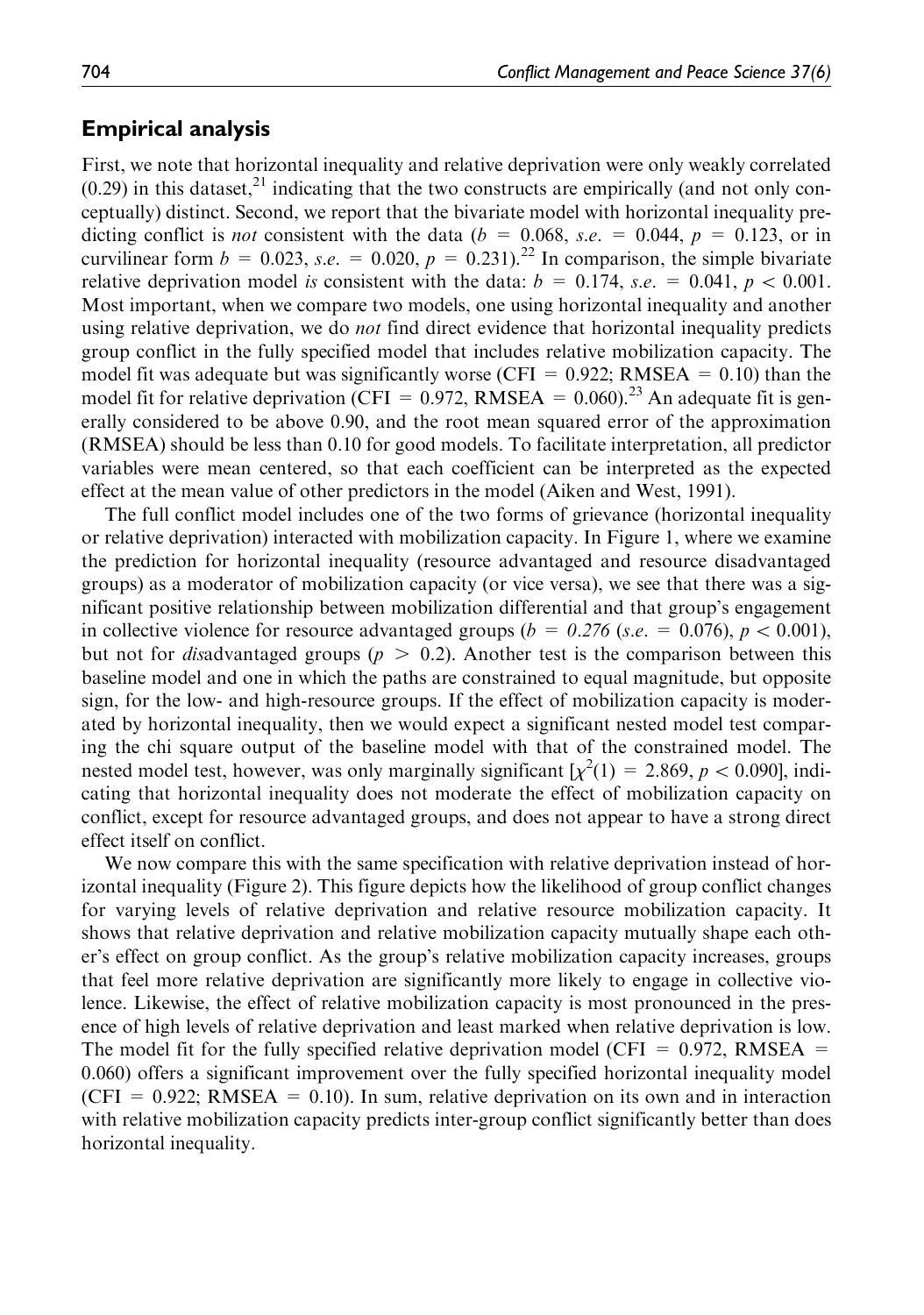

Figure 1. Relative mobilization capacity by horizontal inequality (advantaged and disadvantaged groups) on group conflict.



Figure 2. Relative mobilization capacity by relative deprivation on group conflict.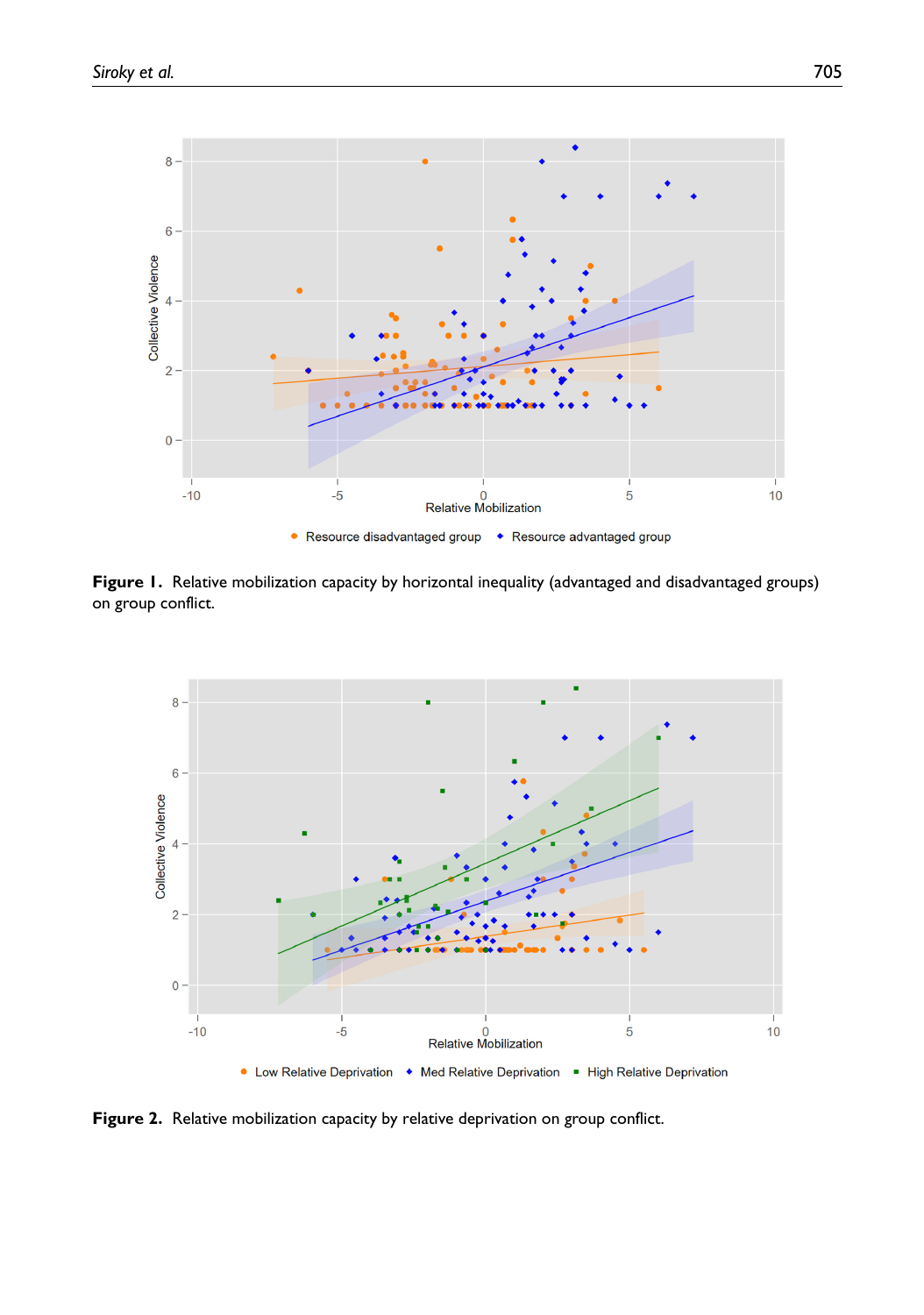# Robustness

We tried to evaluate and consider several potential threats to inference, including omitted variable bias, sampling, expert bias, unit heterogeneity, and reverse causality.

Beginning with omitted variable bias, which could stem from confounding variables that correlate with our independent variables, we examined several possible confounds, including GDP per capita (pc) and contact, but none modified our core results and none were able to account for the particular interaction patterns observed here—patterns in which relative mobilization capacity moderates the ability of relative deprivation to predict collective violence (Online Appendix Tables 3 and 4). The effect of horizontal inequality was also unaffected by including GDP per capita.<sup>24</sup> First, we assessed one of the strongest empirical findings in the quantitative study of civil war: the effect of GDP pc on the likelihood of civil war onset.<sup>25</sup> Using different data and methods, our results are consistent with the literature—the effect of GDP is negative and significant. The main effects of relative deprivation and relative mobilization capacity and their interaction remain significant (Online Appendix Table 3).<sup>26</sup> Another potential omitted variable is rooted in one of the most common explanations for group conflict and cooperation—the so-called contact hypothesis. Using an indicator of contact between the members of the dyad drawn from the survey, $27$ we find that the main effects of relative deprivation and relative mobilization capacity hold, as does the hypothesized interaction between the two (Online Appendix Table 4). Unlike GDP pc, there is no main effect of contact, and contact does not significantly interact with the other variables.<sup>28</sup>

A different kind of concern from omitted variable bias is that the observed effects are just artifacts of the expert informants' existing theories—this goes to the validity of data (and possible bias) from expert surveys. One might conjecture that our expert informants share some common theoretical biases, thereby generating the observed findings. This is unlikely for two reasons. First, the informants provided information only about one site and only about individual parameter values, not about the relationships among variables. Second, the informants represented many disciplines, and few of them were actually researchers of intergroup relations or conflict, decreasing the likelihood that the informant population on the whole would share any one theory (Neuberg et al., 2014). An artifact-driven explanation of this kind assumes a degree of theoretical consensus among scholars that is belied by the extent of scholarly disagreements on these issues. For these reasons, we think that it is not very likely that a theoretical consensus among respondents could have generated the patterns of findings observed here.

A different issue is the sampling of groups, which was partly random but partly selected intentionally. In the final dataset, three-quarters of the countries were sampled randomly, and one quarter were selected *a priori* and thus not sampled at random. These latter countries represented an intentional oversampling of conflict sites to create an adequate distribution for testing hypotheses. However, it is reassuring that none of the conclusions changed when we looked at *only* the randomly sampled countries and excluded those selected *a priori* from the analysis.29

Another issue is that, for political science, our units of analysis (e.g. states, ethnic groups, religious groups) are heterogeneous. We address this conceptually in the main discussion but here we also assess it empirically by conducing sub-group analyses (Online Appendix Table 5). The simultaneous consideration of different types of social groups is common and explicit in other fields (e.g. social psychology), whereas in political science it appears in ways that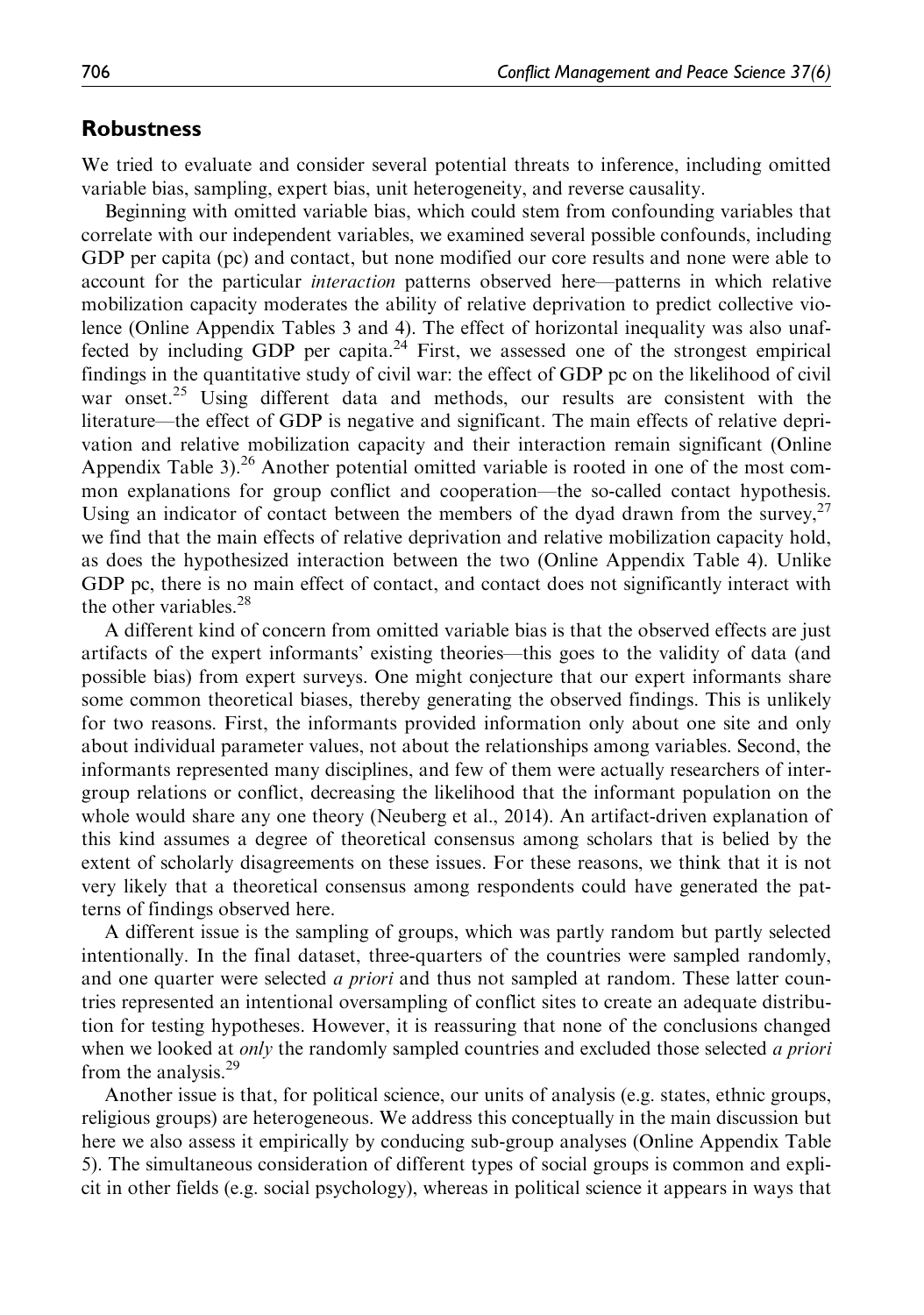often go unrecognized. For example, ''ethnic'' group datasets in political science (e.g. EPR) often cover linguistic groups, sectarian groups, regional groups, etc., and almost always aggregate across these groups. At other times, such datasets include sub-groups and tribes for some collectives, but not for others, without clear rules for inclusion or exclusion. Similarly, some armed conflict datasets (e.g. Uppsala Conflict Data Program—UCDP) that cover ''rebels'' include groups that range from motorcycle gangs to full-fledged militias. Pooling of various social collectives is thus a common practice in political science but is rarely made explicit. The presumed threat in all these cases, and in our case, is that the units are too heterogeneous to be coherently pooled into a single analysis. This is not something that can or should be decided ex-ante in all cases but can be sorted out empirically in view of disagreements over how the data-generating processes should differ across group types.

A related concern is that, by mixing together different group types, the findings may be driven solely by a subset of the group types included, with the consequence that the discovered causal mechanisms are mistakenly generalized to the other subsets of units. To determine whether our results were driven by a particular type of site (e.g. ethnic–ethnic, state–state), we present six models in each of which a different site-type was removed (see Online Appendix). If our overall findings depend on a particular dyad type that is qualitatively distinct from the others, then the overall pattern of findings should disappear in at least one of the analyses.<sup>30</sup> Despite decreased power, the focal interaction remains statistically significant in five of the six sub-models, and in that one model in which the interaction was not statistically significant  $(p = 0.377$ : excluding religious vs. secular groups) the direction of the pattern remained the same. The predicted interaction effect seems robust to "unit heterogeneity."<sup>31</sup>

Because our research is correlational and cross-sectional, we have taken care to avoid causal language. Our design cannot formally rule out the possibility that inter-group conflict causes our focal predictors rather than the other way around. Although pre-existing intergroup conflict might lead groups to feel more relatively deprived, or to produce relatively more mobilization capacity, this does not readily account for the *interactive* pattern observed here—that mobilization capacity moderates the ability of relative deprivation to predict conflict. Reverse-causality arguments in which conflict serves as the causal force cannot explain in any obvious way the particular interactive relations of relative deprivation and relative mobilization capacity. This argument of course also does not provide an alternative plausible explanation for the origins of the existing conflict. We are careful not to claim causal effects of our predictors and conclude that the empirical patterns are consistent with the proposed theory. Perhaps the greatest weakness was due to the cost of data collection—the evidence only represents one snapshot in time and does not permit us to conduct longitudinal analysis that might permit causal claims. Future data collection efforts along these lines would help to develop causal arguments by providing temporal leverage. Moreover, more detailed process tracing of exactly how group-level relative deprivation and horizontal inequality interacts with mobilization capacity is needed.

# Conclusion

While there has been a return in the literature to the concept of grievances as a crucial factor in quantitative studies of conflict, scholars have been limited by available data on distinct forms of grievances. In focusing on horizontal inequalities, we have imported into the concept of grievance the same type of factors that those emphasizing mobilization capacity use: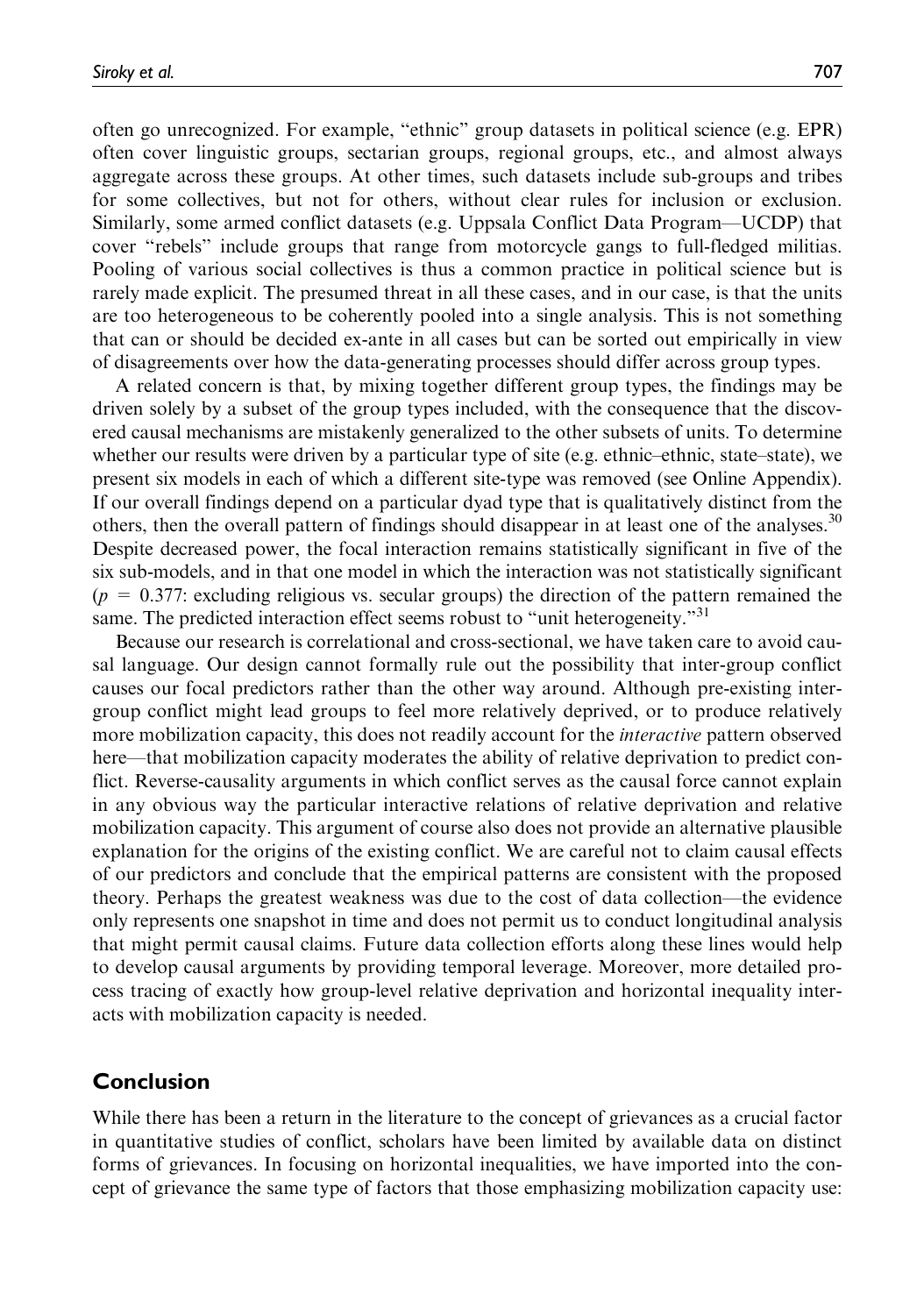material resources. What has been missing is an assessment of relative deprivation underlying the grievances that scholars have long hypothesized to influence the likelihood of conflict. This research complements a recent study using survey data to measure group-based grievances (Must and Rustad, 2019), and extends it by explicitly measuring group mobilization capacity, and with a large, cross-national sample. We take advantage of a relatively new dataset, the Global Group Relations Project data, to measure the actual sense of relative deprivation perceived by groups, as well as their more objective level of (material) horizontal inequality, and then assess their roles in stimulating conflict. We find that relative deprivation predicts conflict much more consistently and produces a model with a better fit than does the model with horizontal inequality, both on its own and in interaction with greater resource mobilization capacity, which suggests that they tap distinct concepts and cannot be treated as substitutes, as they have been in many recent studies.

Moving forward, there is therefore a need to collect additional time-varying data on grievances that capture both the material and psychological aspects of this important dimension of conflict processes, and to match these sources and forms of grievance with different types and levels of longitudinal conflict data. The data analyzed here suggest that this is a promising area. Owing to the data's cross-sectional nature, however, there inherently are limits to causal claims that additional data could help to overcome.

The findings suggest that policymakers may need to be more attentive to perceptions that groups have of being deprived, rather than relying solely on socioeconomic indicators of inequality, to identify groups that may be motivated to engage in violent collective action. While the results indicate that there is a clear need to unpack grievances, they equally imply a need to keep an eye on the groups' relative capacity to mobilize. This approach to forecasting when and where rebellions and other protests might take place, and working to ameliorate the inter-group dynamics that give rise to conflict, may be more labor-intensive than relying on objective indicators, yet promises to help us create a model of conflict that would better inform conflict management and peace-keeping efforts.

#### Acknowledgements

For comments and discussions, we are grateful to Valery Dzutsati, Petra Guasti, Michael Hechter, Zdenka Mansfeldova, Stephen Mistler, Will Moore, Mark Ramirez, Cameron Thies and Thorin Wright. We are very thankful for the extensive and thoughtful comments received from anonymous reviews and the editor. The Center for Study of Religion and Conflict at ASU, and in particular Carolyn Forbes, was instrumental in bringing this project together and supporting it. We especially thank Babak RezaeeDaryakenari for preparing the revised Figures 1 and 2, and Pratik Nyaupane for his work preparing Appendix Figure 4. Anna Berlin Tamayo and Gabrielle Filip-Crawford prepared the data replication and supplemental materials.

#### Funding

The author(s) disclosed receipt of the following financial support for the research, authorship, and/or publication of this article: This material is based upon work supported by the National Science Foundation under grant numbers SES-0729516 and IBSS-1416900. Any opinions, findings, and conclusions or recommendations expressed in this material are those of the authors and do not necessarily reflect the views of the National Science Foundation.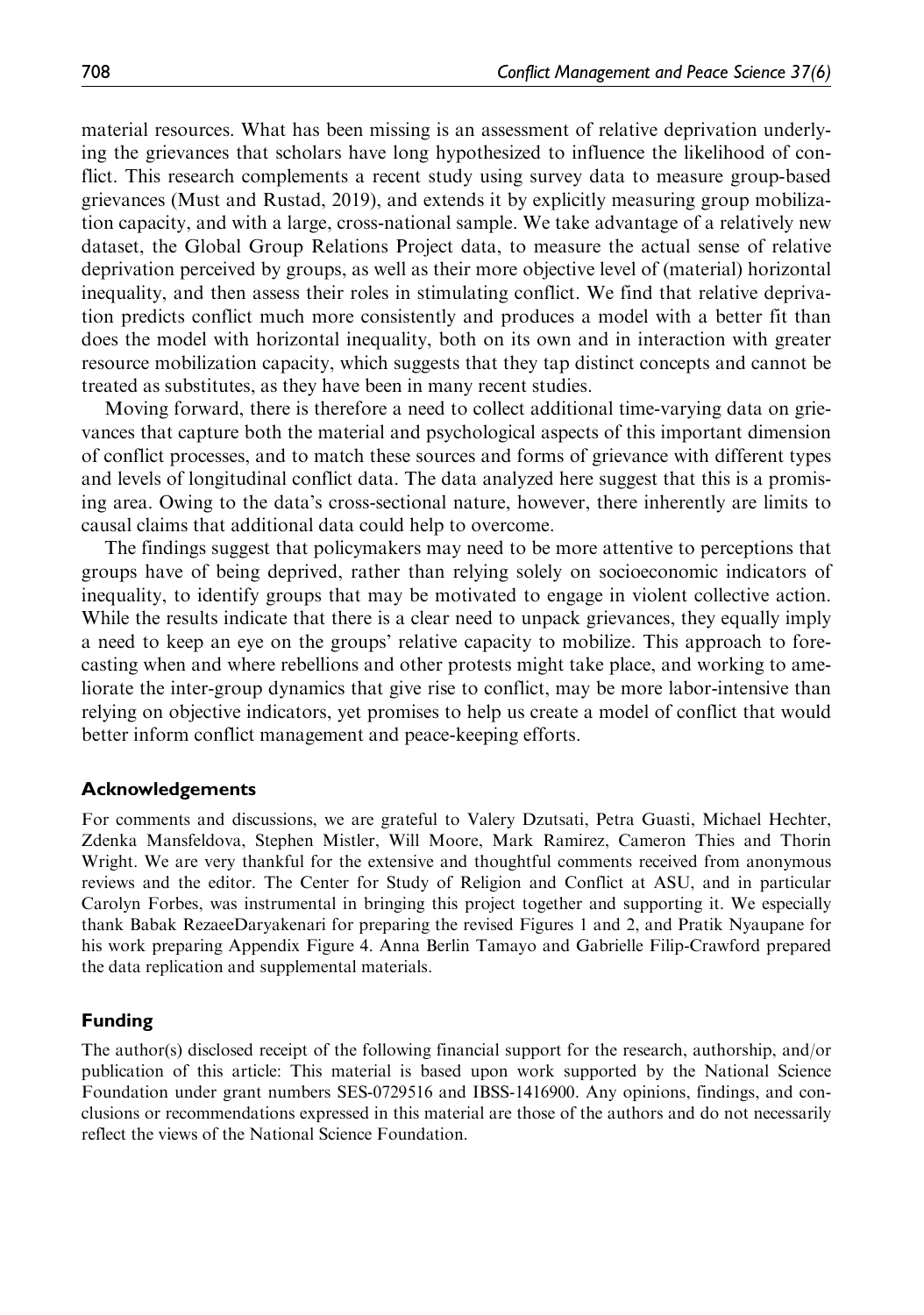# ORCID iD

David Siroky <https://orcid.org/0000-0001-6110-3183>

# Supplemental material

The Online Appendix is available online through the SAGE CMPS website: https://journals.sagepub .com/doi/suppl/10.1177/0956797613504303

# Notes

- 1. See Laitin's (2007: 23) assessment that ''ethnic grievances are commonly felt and latent; [thus] the factors that make these grievances vital and manifest differentiate the violent from the nonviolent cases ... the [se] factors that turn latent grievances into violent action that should be considered as explanatory.'
- 2. Cederman et al. (2011) also note the distinction between horizontal inequality (HI) and relative deprivation (RD) with regard to the objective/subjective distinction, but in addition highlight that HI is a summary measure, whereas RD should be a directed measure, focusing on the point of view of the relatively deprived.
- 3. As Gurr (1970) notes in the second level of his model, this depends on personal beliefs, which are in turn influenced by norms. We thank Will Moore for raising this point in discussions.
- 4. Using public opinion polls from 13 countries on how people compared their past, present, and future position with their ideal life, he found only a modest correlation between this measure of relative deprivation and political conflict at the country level. The Minorities at Risk (MAR) project expanded on Gurr's early efforts and collected group-level indicators, such as relative regional GDP, education, and regional autonomy (Moore and Gurr, 1998). In *Minorities At Risk* (Gurr, 1993), and in his more recent book, *Political Rebellion* (2015), Gurr explains that it was a mistake to exclude mobilization processes from his initial work.
- 5. This study focuses on inequality in terms of material resources, and does not engage with the debates about other forms of inequality (e.g. inequality in access to political power, education, health). We thank an anonymous reviewer for this point.
- 6. Wimmer et al. (2009) also examine political horizontal inequality, whereas this paper focuses on economic inequality.
- 7. Datasets commonly used in conflict studies lack key data on one or more of the relevant concepts at the group level.
- 8. Although the groups selected were always drawn from the largest groups in the country, we did not calculate the population size of all the *groups* or *dyads* included as a proportion of the world's population.
- 9. See Neuberg et al. (2014) and Online Appendix for additional details on sampling: ''the remaining 75 sites were randomly sampled from United Nations member states containing at least 0.01% of the world population (as of January, 2008), and were designated to represent one of six types of intergroup relations (religion/religion, religion/secular, ethnic/ethnic, state/minority-religion, state/minority-ethnic, state/state). We first used simple random sampling to select 15 primary countries for the state/state subsample. Selected countries were included only if they and their bordering countries were not in the a priori subsample. For each of these primary countries, one of its eligible bordering countries was selected at random to form a pair. Next, we randomly sampled 15 countries for each of the following relations types, simultaneously: religion/religion, religion/ secular, ethnic/ethnic, and state/minority, with all countries included in the a priori or state-state subsamples removed. Each country in the state/minority conflict category was subsequently randomly assigned to represent either state/minority-religion ( $n = 7$ ) or state/minority-ethnic ( $n =$ 8). Each country was allowed to appear only once in the overall sample. For countries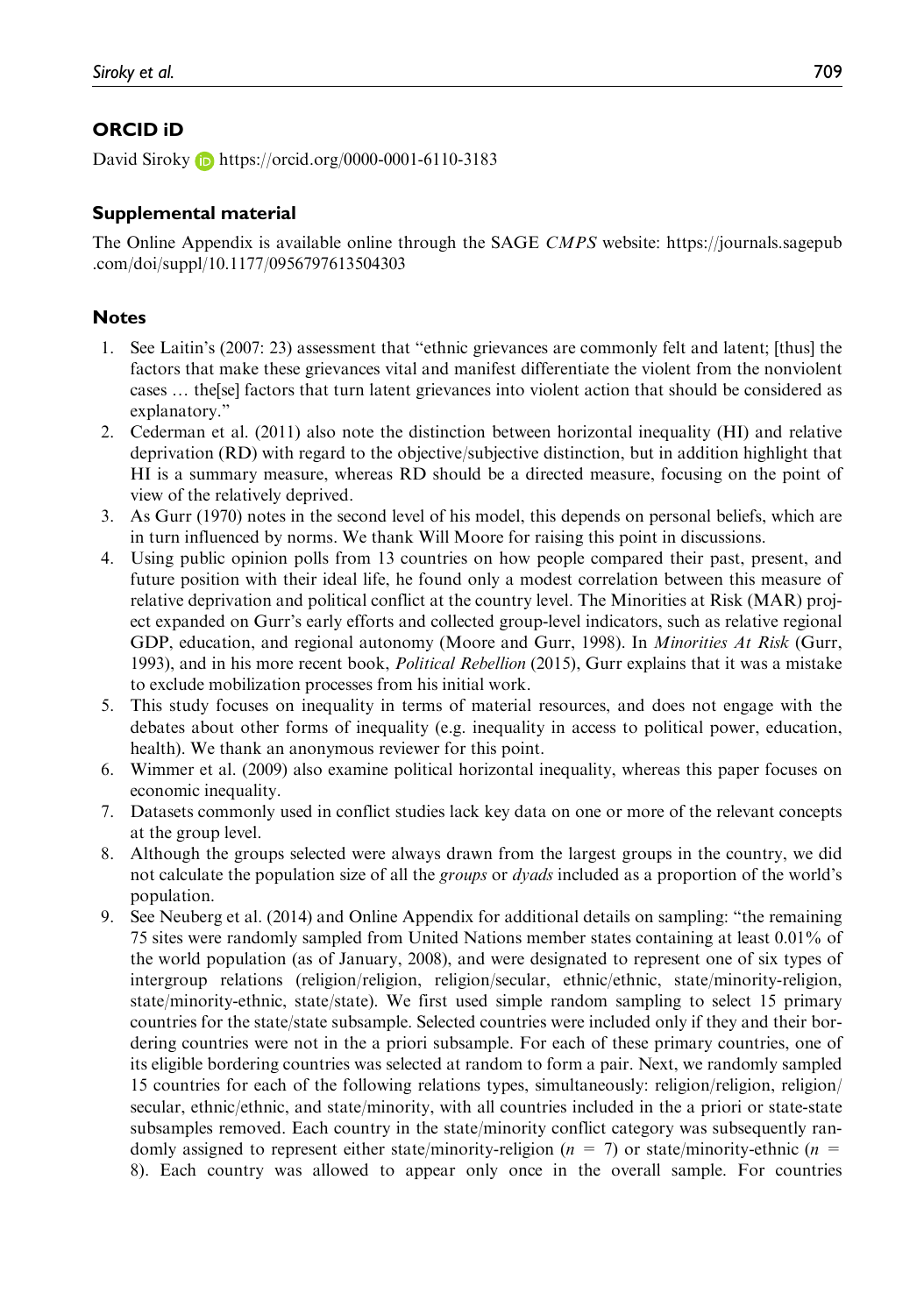representing the ethnic/ethnic category, the three largest ethnic groups (by percentage of population within that country) were identified from Alesina et al.'s 'Ethnicities of the World' data set (Alesina et al., 2003). If the label 'other' (or some variant thereof) was encountered as an ethnic group, this group was skipped and the next largest group was selected. If it was not possible to determine three named ethnic groups using Alesina et al.'s data, we consulted the Encyclopedia Britannica's World Data Analyst and the CIA World Fact Book, in that order. Two of the three ethnic groups were then selected through simple random sampling and paired together. For countries representing the religion/religion category, the three largest religious groups were identified from the US State Department's International Religious Freedom Reports (2007). If that source did not provide three clear top religious groups, we consulted the Encyclopedia Britannica's World Data Analyst, the World Christian Database, and the CIA World Fact Book, in that order. Two of these three groups were then selected through simple random sampling and paired together. For countries representing the religion/secular category, we identified the three largest religious groups as above, and one was selected through simple random sampling. This group was then paired with 'secularism.' For countries representing the state/ethnic-minority category, we identified their 2nd, 3rd, and 4th largest ethnic groups following the procedures above for the ethnic/ethnic category. Of these three groups, one was selected through simple random sampling. For countries representing the state/religious-minority category, we identified their 2nd, 3rd, and 4th largest religious groups following the above procedures for the religion/religion category. Of these three groups, one was selected through simple random sampling.'' The supplemental material for Neuberg et al. (2014) contains further information on sampling and expert selection.

- 10. We also provide an assessment of the model's robustness using only the sample that was randomly selected, which illustrates that the main results hold even excluding the part of the data that were not randomly collected.
- 11. The data collection was very labor intensive, and began by first identifying multiple expert informants for each dyad on the basis of strict criteria (e.g. having published relevant peer-reviewed articles in academic journals); these multiple experts per group produced more than 1000 scholars, who were invited to respond via the Internet to survey-style questions. Experts reported having, on average, 20.75 years of experience studying their groups (with a range of 2–60 years). About 75% self-identified as anthropologists, historians, political scientists, sociologists, or economists. We aggregated responses on all variables across informants by group and dyad. The modal number of informants per dyad was three or four, depending on the question.
- 12. The relative proportions of each type are as follows: ethnic–ethnic  $(24\%)$ , state–ethnic  $(13\%)$ , religion–secular (20%), state–state (13%), religious–religion (23%), and state–religion (8%). On average, each dyad type has an average of 16 unique dyads.
- 13. See classification and typologies in Richardson (1960).
- 14. For a recent critique, defense and discussion of dyadic designs, especially in interstate conflict, see Diehl and Wright (2016), Cranmer and Desmarais (2016) and Poast (2016). Many of the critiques are most relevant to logistic regression models, and do not apply to the actor–partner interdependence model (APIM) structural equation model used here, which is designed precisely to address many of the issues, especially interdependence, that commonly arise in conflict data. Groups paired with other groups of the same type (state–state, religion–religion, and ethnic–ethnic) were randomly labeled for purposes of analysis (and exposition) as Group A or Group B. For countries that had different group types (state–minority religious, state–minority ethnic, and religious– secular), one group (states, and religious groups within the religious–secular pairings) was consistently labeled Group A and its paired group (religious minority, ethnic minority, and secular, respectively) as Group B. See Table 1 in the Online Appendix for a list of all countries and their nested groups included in the analyses below. Among the 75 randomly selected countries, they are first randomly assigned to one of the six dyad types and then within dyads fitting that type are randomly selected within that country. For example, if a sampled country was assigned to represent an ethnic group–ethnic group dyad, the largest ethnic groups in that country (by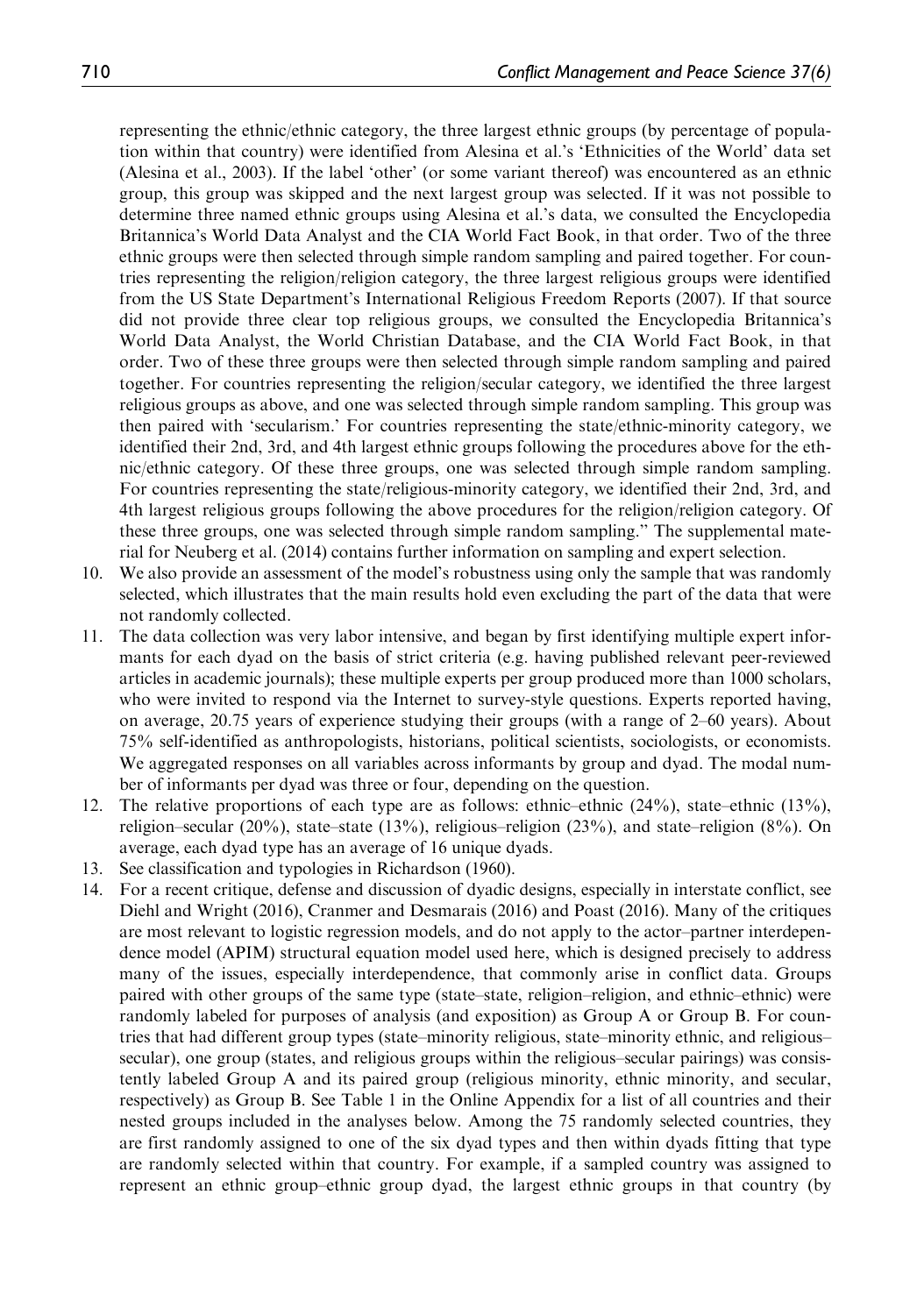percentage of total population within that country) above 1% were identified, and two of the groups were then randomly selected and paired to create the dyad for that country. The same process was followed for religious and secular groups dyads. In the case of the state–state dyads, all states bordering the selected state were identified, since most interstate conflicts occur between contiguous countries, and one contiguous state was randomly selected to form the dyad for that country.

- 15. We assume a unimodal distribution over group member's level of RD such that the mean or median is a meaningful statistical summary of the group's perception of relative deprivation.
- 16. We follow Stewart (2012) and Cederman et al. (2011), who argue that horizontal inequalities apply to groups above and below the mean income; this implies a quadratic (curvilinear) effect of relative resources on collective violence. In relying on expert judgement and evaluation, rather than on material measures for inequality and wealth, which are more common in the measurement of horizontal inequality, we are aware that there is potentially more room for subjectivity in measurement. We thank an anonymous reviewer for raising this point.
- 17. See, for example, Moore and Gurr (1998), Saxton (2005) and Weidmann (2009).
- 18. Indeed, Muchlinski et al. (2016) demonstrate that the Fearon–Laitin model and the Collier– Hoeffler model, which rely on absolute measures of resources, have almost no predictive power.
- 19. We also estimated a linear regression model with an interaction term and found similarly significant results at the 1% level, and none of our substantive findings changed (Online Appendix Figure S2). Because the SEM analyses are more appropriate for these data, we focus on those analyses here and present the OLS results in the Online Appendix.
- 20. The two groups are ''as if'' interchangeable, so the effects of Group A's predictors on Group A's outcomes will be equal to the effect of Group B's predictors on Group B's outcomes. SEM allows us to constrain those paths, which are theoretically equivalent, to be statistically equivalent as well. The specific model we estimated was a modified version of Olsen and Kenny's (2006) interchangeable APIM.
- 21. The final dataset for analyses reported below includes 186 groups nested with 93 dyads. Using maximum likelihood estimation, we were able to include groups with some missing data. Instead of imputing data, this approach uses the available data to compute maximum likelihood estimates. The likelihood is computed separately for cases with complete data on some variables and on all variables, then these two likelihoods are maximized together to produce the final estimate. Like multiple imputation, this method gives unbiased parameter estimates and standard errors, and can handle interaction terms.
- 22. The standardized coefficients are  $\beta = -0.29$  and for the quadratic term  $\beta = 0.17$ .
- 23. This model constrains the effect of relative mobilization to equal magnitude, but opposite sign, for the low- and high-resource groups. If the effect of mobilization is moderated by horizontal inequality, then we would expect a significant nested model test comparing the chi-square output of the baseline model to that of the constrained model. The nested model test, however, was only marginally significant,  $\chi^2(1) = 2.869$ ,  $p < 0.090$ . See Online Appendix Figure S3.
- 24. Results not included in the Online Appendix, where the focus is on assessing the robustness of the superior model, which is the one that uses relative deprivation.
- 25. In short, poorer countries have a much higher risk of experiencing civil war than richer countries, regardless of whether we think GDP pc is a proxy for state capacity (Fearon and Laitin, 2003), low opportunity costs for fighting (Collier and Hoeffler, 2009), or the clustering of bad neighborhoods (Iqbal and Starr, 2008).
- 26. GDP does not interact with relative deprivation or relative mobilization. However, looking at the conditional effects, the interaction between relative mobilization and relative deprivation seems to hold only at low and moderate levels of GDP, not at high levels.
- 27. ''To what extent is the typical \${Group A Adjective} person in close, regular contact with \${Group B Members} (e.g. because they live near one another, work together, go to school together, attend similar events)?''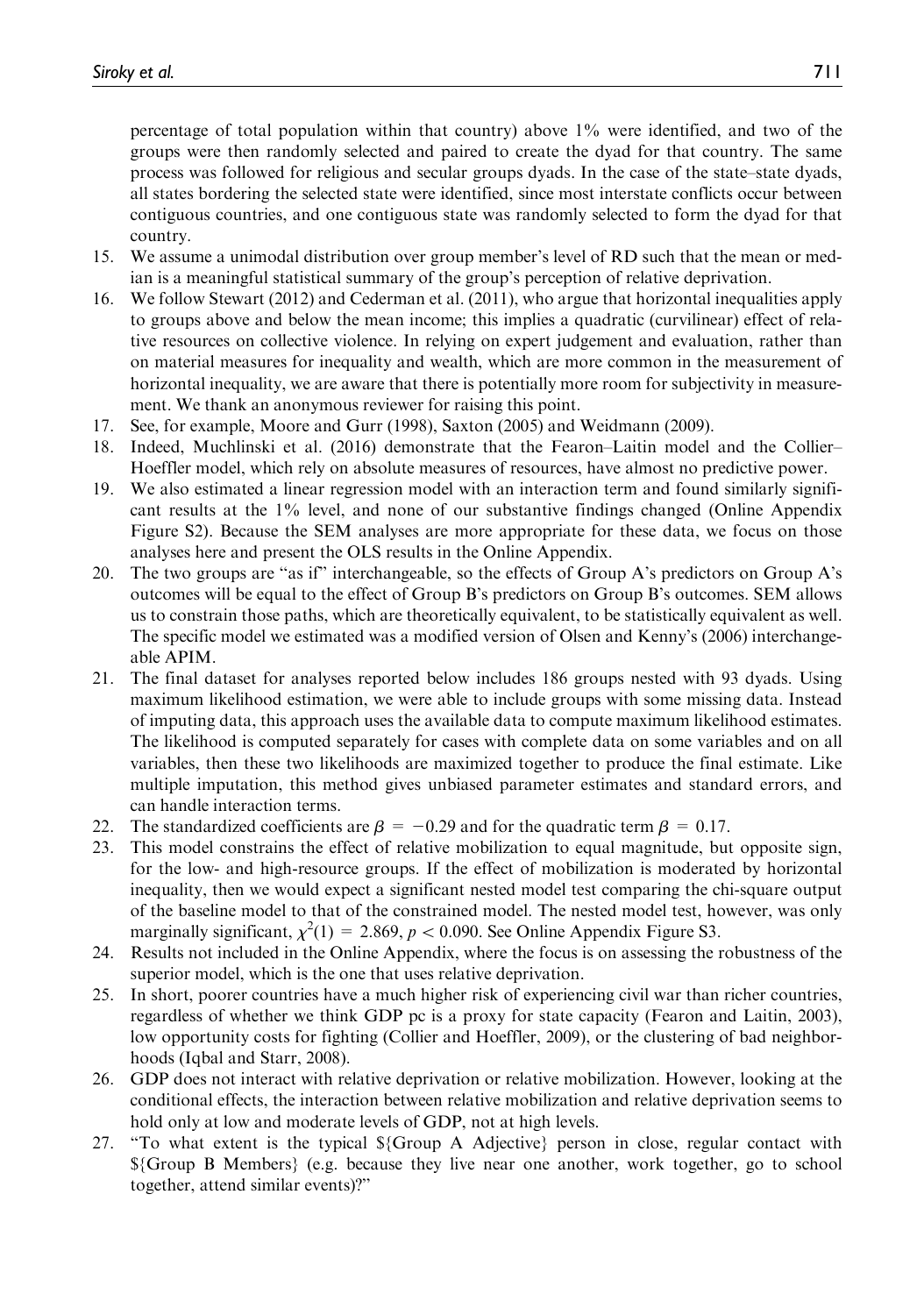- 28. The details of these analyses are available in the Online Appendix. Contact also does not change the effect of horizontal inequality on conflict (not shown).
- 29. We present this robustness check in the replication materials.
- 30. Note that we do not have the statistical power to remove more than one site-type at a time, or to test the focal models on site-types individually (resulting site Ns for these analyses would range from 6 to 21).
- 31. A concern with mixing group types can be a legitimate one, but only if the mix of group types actually represents a meaningful heterogeneity of mechanisms and relevant variables. If this is the case, aggregating across group types could mask the possibility that the different mechanisms and variables at times work in different, even perhaps opposite, ways, canceling out each other's signals. This stacks the deck against researchers being able to detect true signals of their hypothesized mechanisms. Of course, predicted findings that do emerge in the face of meaningful heterogeneity are worthy of greater weight, as they will have emerged despite countervailing processes. In our case, a simple critique of unit heterogeneity is thus diminished given the strength of the (predicted) findings. That is, even if there is meaningful heterogeneity across our group types, the hypothesized processes were clearly strong enough to emerge anyway. And if it turns out that the different types of groups studied are not meaningfully heterogeneous, then the critique of unit heterogeneity falls on its own.

### **References**

- Aiken LS and West SG (1991) Multiple Regression: Testing and Interpreting Interactions. Newbury Park, CA: Sage.
- Alesina A, Devleeschauwer A, Easterly W, Kurlat S and Wacziarg R (2003) Fractionalization. Journal of Economic Growth 8(2): 155–194.
- Barbalet JM (1992) A macrosociology of emotion. Sociological Theory 10(2): 150–163.
- Basedau M and Pierskalla J (2014) How ethnicity conditions the effect of oil and gas on civil conflict: A spatial analysis of Africa from 1990 to 2010. Political Geography 38(C): 1–11.
- Benoit K and Laver M (2006) Party Policy in Modern Democracies. London: Routledge.
- Besley T and Persson T (2009) Repression or civil war? American Economic Review 99(2): 292-297.
- Besley T and Persson T (2011) The logic of political violence. Quarterly Journal of Economics, 126(3): 1411–1445.
- Brush SG (1996) Dynamics of theory change in the social sciences: Relative deprivation and collective violence. Journal of Conflict Resolutio, 40(4): 523–545.
- Bueno de, Mesquita B and Feng Y (1997) Forecasting China's political and economic future. Problems of Post-Communism 44(2): 14–27.
- Buhaug H (2010) Dude, where's my conflict? Conflict Management and Peace Science 27(2): 107–128.
- Buhaug H, Cederman LE and Gleditsch KS (2014) Square pegs in round holes. International Studies Quarterly 58(2): 418–431.
- Bustikova L (2014) Revenge of the radical right. Comparative Political Studies 47(12): 1738–1765.
- Bustikova L (2020) Extreme Reactions: Radical Right Mobilization in Eastern Europe. Cambridge: Cambridge University Press.
- Butler C and Gates S (2009) Asymmetry, parity, and (civil) war. *International Interactions* 35(3): 330–340.
- Cederman L-E, Wimmer A and Min B (2010) Why do ethnic groups rebel? New data and analysis. World Politics 62(1): 87–119.
- Cederman L-E, Gleditsch K and Weidmann N (2011) Horizontal inequalities and ethno-nationalist civil war: A global comparison. American Political Science Review, 105(3): 478–495.
- Cederman L-E, Gleditsch K and Buhaug H (2013) Inequality, Grievance and Civil War. Cambridge: Cambridge University Press.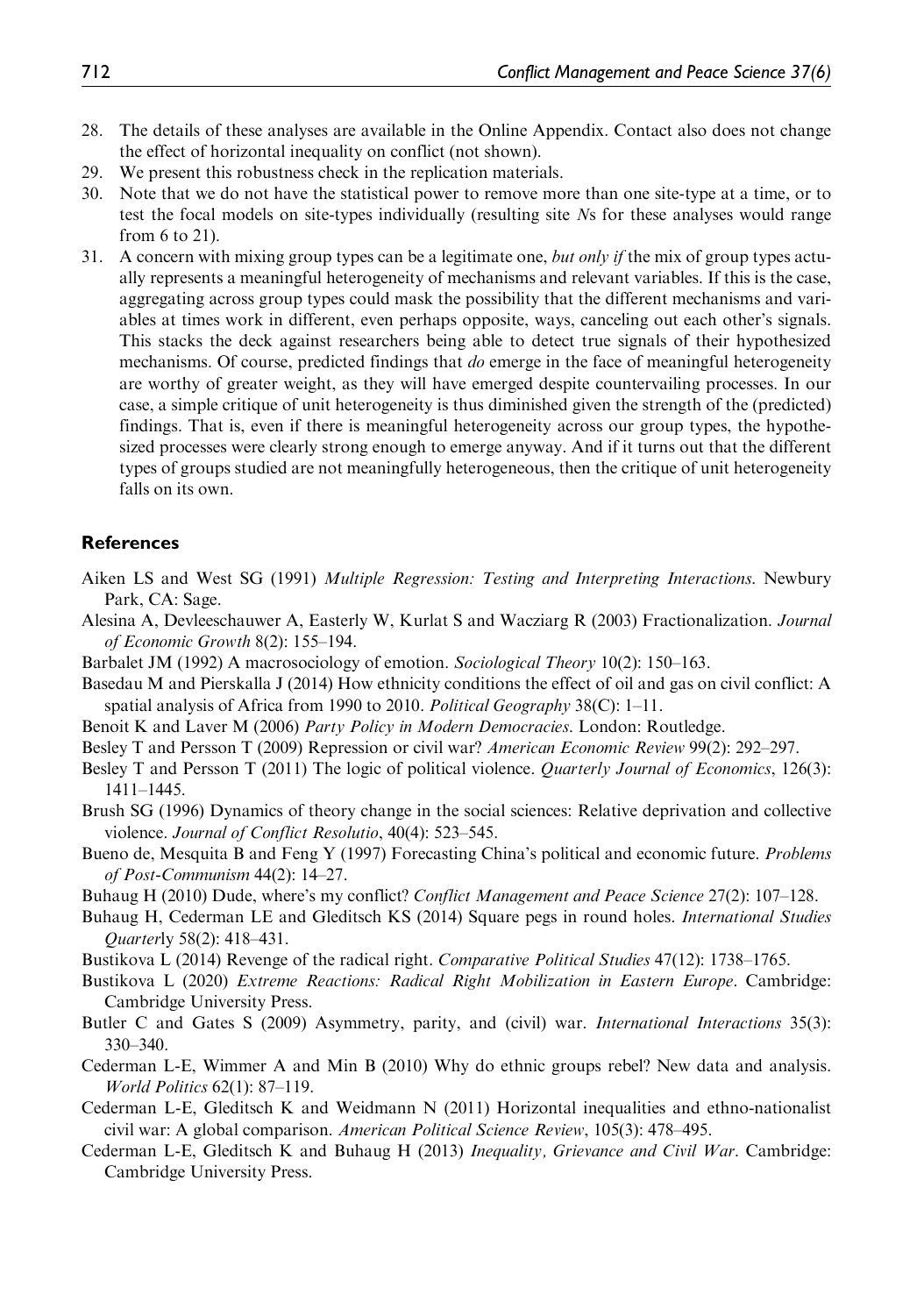- Collier P (2000) Economic analysis of conflict. The Journal of Conflict Resolution 44 (6): 839–853.
- Collier P and Hoeffler A (2004) Greed and grievance in civil war. Oxford Economic Papers 56: 563–595.
- Collier P, Hoeffler A and Rohner D (2009) Beyond greed and grievance: Feasibility and civil war. Oxford Economic Papers 61(1): 1–27.
- Corning AF (2000) Assessing perceived social inequity: A relative deprivation framework. Journal of Personality and Social Psychology 78 (3): 463–477.
- Cranmer SJ and Desmarais BA (2016) A critique of dyadic design. International Studies Quarterly 60(2): 355–362.
- Crosby F (1976) A model of egoistical relative deprivation. Psychological Review 83(2): 85–113.
- Davies J (1962) Toward a theory of revolution. American Sociological Review, 27(1): 5–19.
- Diehl PF and Wright TM (2016) A conditional defense of the dyadic approach. *International Studies* Quarterly 60(2): 363–368.
- Dube O and Vargas JF (2013) Commodity price shocks and civil conflict: Evidence from Colombia. Review of Economic Studies 80(4): 1384–1421.
- Fearon JD and Laitin DD (2003) Ethnicity, insurgency, and civil war. American Political Science Review 97(1): 75–90.
- Foster M and Matheson K (1995) Double relative deprivation: Combining the personal and political. Personality and Social Psychology Bulletin 21, 1167–1177.
- Glasgow G, Lewis PG and Neiman M (2012) Local development policies and the foreclosure crisis in California. Urban Affairs Review 48(1): 64–85.
- Guasti P and Bustikova L (2019) In Europe's closet: The rights of sexual minorities in the Czech Republic and Slovakia. East European Politics 36(3). DOI: 10.1080/21599165.2019.1705282
- Gurr T (1970) Why Men Rebel. Princeton, NJ: Princeton University Press.
- Gurr TR (1993) Minorities At Risk: A Global View of Ethnopolitical Conflicts. USIP.
- Gurr TR (2015) Political Rebellion: Causes, Outcomes and Alternatives. Abingdon: Routledge.
- Gurr T and Moore WH (1997) Ethnopolitical rebellion: A cross-sectional analysis of the 1980s with risk assessments for the 1990s. American Journal of Political Science 41(4): 1079–1103.
- Hechter M (1975) Internal Colonialism. Brunswich, NJ: Transaction.
- Hechter M, Pfaff S and Underwood P (2016) Grievances and the genesis of rebellion: Mutiny in the Royal Navy, 1740 to 1820, American Sociological Review 81(1): 165–189.
- Hewitt C (1981) Catholic grievances, Catholic nationalism and violence in Northern Ireland during the civil rights period: A reconsideration. British Journal of Sociology 32(3): 362–380.
- Hooghe L, Bakker R, Brigevich A, De Vries C, Edwards E, Marks G, Rovny J, Steenbergenand M and Vachudova M (2010) Reliability and validity of the 2002 and 2006 Chapel Hill Expert Surveys on Party Positioning. European Journal of Political Research 49(5): 687–703.
- Horowitz DL (1985) Ethnic Groups in Conflict. Berkeley, CA: University of California Press.
- Hyman HH (1942) The psychology of status. Archives of Psychology, 269, 5–91. [Reprinted in Hyman H and Singer E (eds), Readings in Reference Group Theory and Research. New York: Free Press/ London: Collier-Macmillan Limited, pp. 147–165. (Page citations are to the reprinted edition.)]
- Iqbal Z and Starr H (2008) Bad neighbors: Failed states and their consequences. Conflict Management and Peace Science 25: 315–331.
- Kuhn P and Weidmann N (2015) Unequal we fight: Between- and within-group inequality and ethnic civil war. Political Science Research and Methods 3(3): 543–568.
- Kus L, Ward C and Liu J (2014) Interethnic factors as predictors of the subjective well-being of minority individuals in a context of recent societal changes. Political Psychology 35(5): 703–719.
- Lacine B (2014) How governments shape the risk of civil violence: India's Federal Reorganization, 1950–56. American Journal of Political Science 58(3): 720–738
- Laitin D (2007) Nations, States and Violence. Oxford: Oxford University Press.
- Lewis P and Neiman M (2007) Can ''soft'' data predict real outcomes? Presented at the Annual Meeting of the American Political Science Association, Chicago, IL.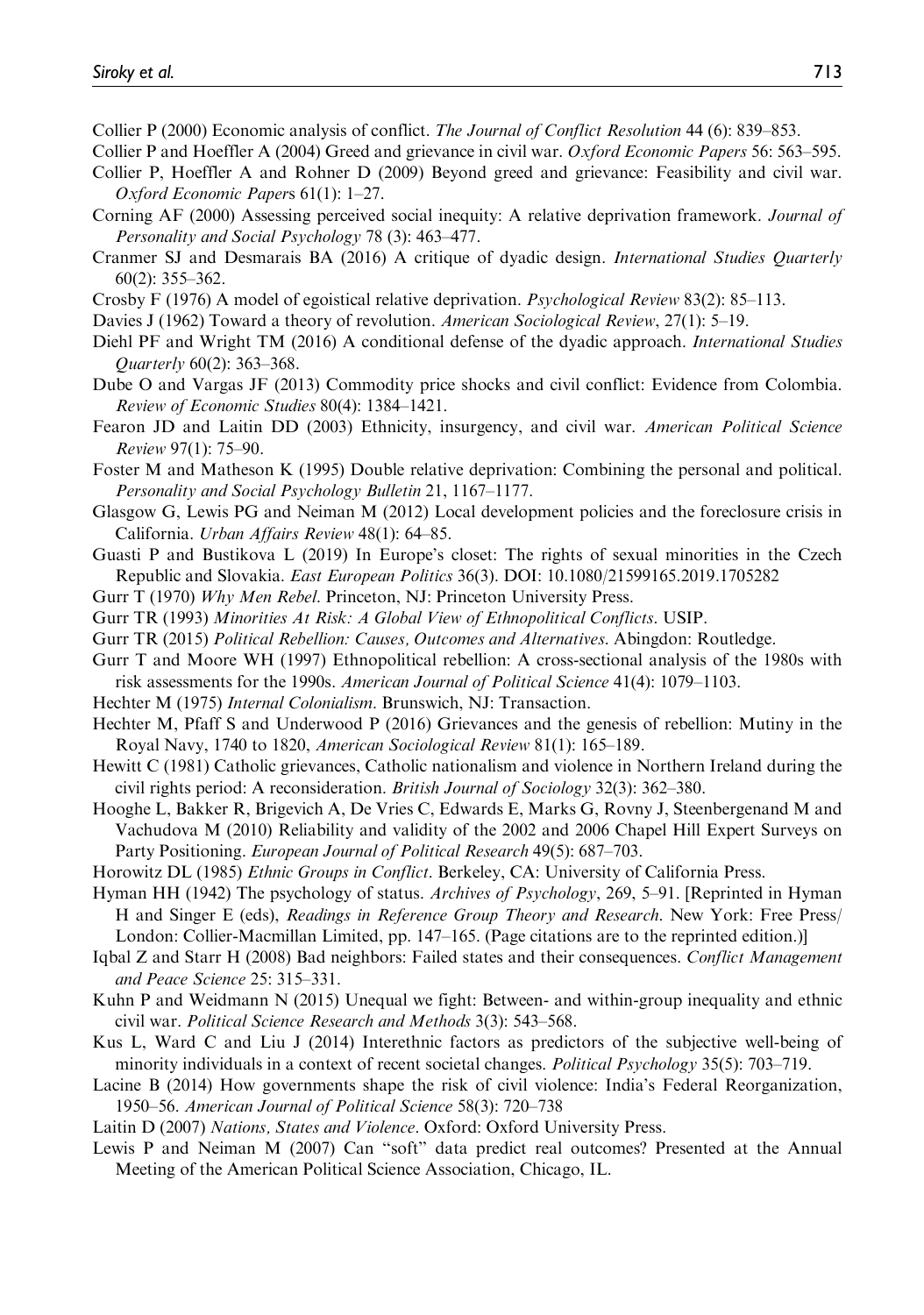- Lindstrom R and Moore WH (1995) Deprived, rational, or both? Why minorities rebel revisited. Journal of Political and Military Sociology 23(2): 167–190.
- Marshall MG, Gurr TR and Jaggers K (2010) Polity IV Project: Political Regime Characteristics and Transitions, 1800–2009. Center for Systemic Peace.
- McAdam D (1982). Political Process and the Development of Black Insurgency, 1930–1970. Chicago, IL: University of Chicago Press.
- McCarthy JD and Zald MN (2001) The enduring vitality of the resource mobilization theory of social movements. In: JH Turner (ed.) Handbook of Sociological Theory. New York: Kluwer Academic, pp. 533–565.
- Merrilees CE, Cairns E, Taylor LK, Goeke-Morey MC, Shirlow P and Cummings EM (2013) Social identity and youth aggressive and delinquent behaviors in a context of political violence. Political Psychology 34(5): 695–711.
- Merton R (1938) Social structure and anomie. American Sociological Review 3(5): 672–682.
- Merton R and Kitt A (1950) Contributions to the Theory of Reference Group Behavior. Free Press.
- Migdal J (1988) Strong Societies and Weak States: State-Society Relations and State Capabilities in the Third World. Princeton, NJ: Princeton University Press.
- Miguel E, Satyanath S and Sergenti E (2004) Economic shocks and civil conflict. Journal of Political Economy 112(4): 725–753.
- Moore W and Gurr T (1998) Ethnopolitical rebellion: A cross-sectional analysis of the 1980s with risk assessments for the 1990s. American Journal of Political Science 41(4): 1079–1103.
- Moore WH and Gurr TR (1998) Assessing risks of ethnorebellion in the year 2000: Three empirical approaches. In: S Schmeidl and H Adelman (eds) Early Warning and Early Response. Columbia International Affairs Online, Columbia University Press.
- Morelli M and Rohner D (2015) Resource concentration and civil wars, Journal of Development Economics 117: 32–47.
- Muchlinski D, Siroky DS, He J and Kocher M (2016) Comparing random forest with logistic regression for predicting class-imbalanced civil war onset data. Political Analysis 24(1): 87–103.
- Murshed M and Gates S (2005) Spatial-horizontal inequality and the Maoist conflict in Nepal. Review of Development Economics 9(1): 121–134.
- Must E and Rustad SA (2019). ''Mtwara will be the New Dubai'': Dashed expectations, grievances, and civil unrest in Tanzania. International Interactions 45(3): 500–531.
- Neuberg SL, Warner CM, Mistler SA, Berlin A, Hill ED, Johnson JD, Filip-Crawford G, Millsap RE, Thomas G, Winkelman M, Broome BJ, Taylor TJ and Schober J (2014) Religion and intergroup conflict. Psychological Science 25(1): 198–206.
- Olsen J and Kenny D (2006) Structural equation modeling with interchangeable dyads. Psychological Methods 11(2): 127–141.
- Østby G (2008) Polarization, horizontal inequalities and civil conflict. Journal of Peace Research 45(2): 143–162.
- Østby G (2013) Inequality and political violence: A review of the literature. International Area Studies Review 16(2): 206–231.
- Østby G, Urdal H, Zulfan Tadjoeddin M, Mansoob Murshed S and Strand H (2011) Population pressure, horizontal inequality and political violence: A disaggregated study of indonesian provinces, 1990–2003. Journal of Development Studies 47(3): 377–398.
- Petersen R (2002) Understanding Ethnic Violence: Fear, Hatred, Resentment in Twentieth Century Eastern Europe. Cambridge: Cambridge University Press.
- Pettigrew TF (2002) Summing up: Relative deprivation as a key social psychological concept. In: I Walker and HJ Smith (eds), Relative Deprivation: Specification, Development, and Integration. Cambridge: Cambridge University Press, pp. 351–373.
- Poast P (2016) Dyads are dead, long live dyads! The limits of dyadic designs in international relations research. International Studies Quarterly 60(2): 369–374.